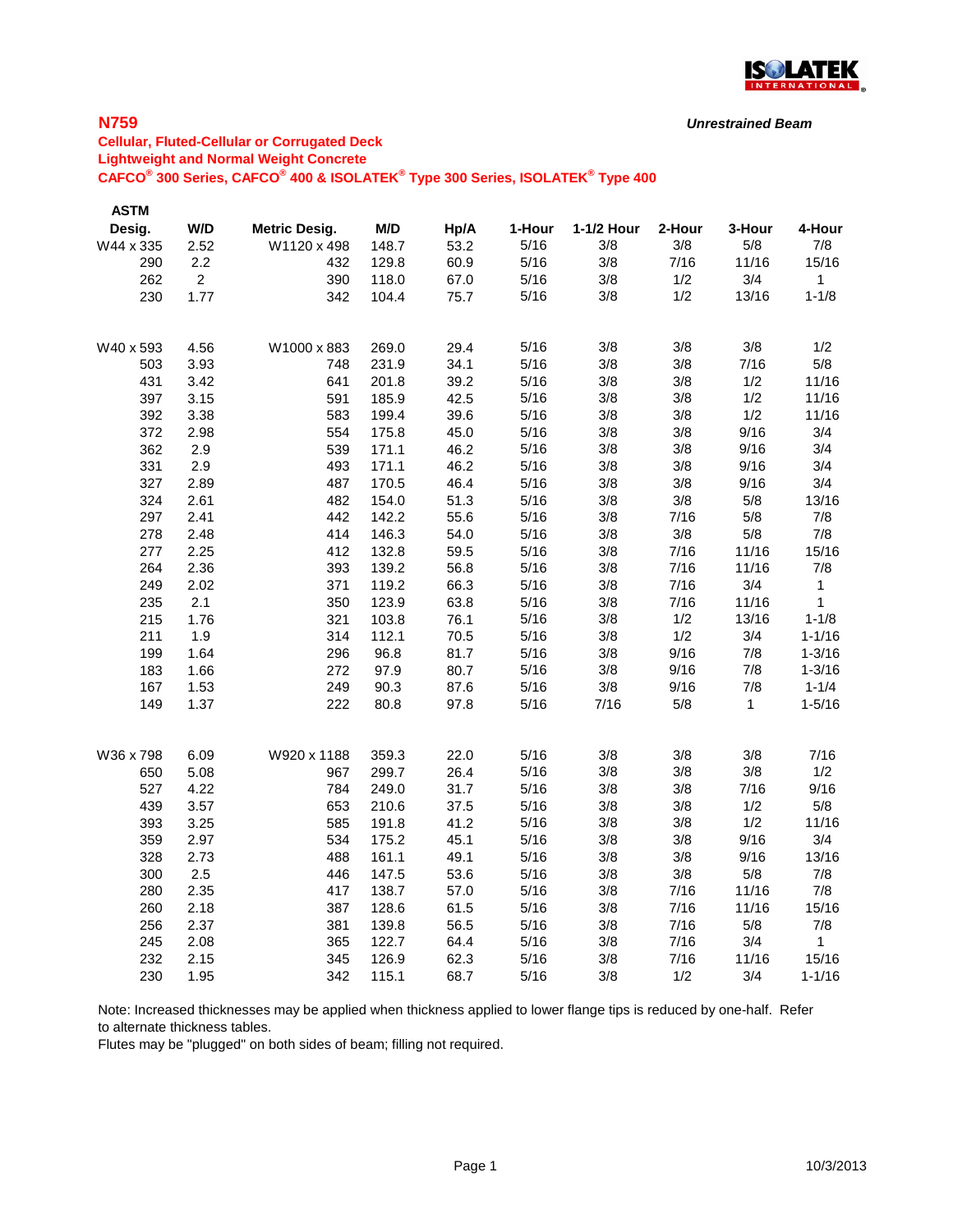

## **N759**

# **Cellular, Fluted-Cellular or Corrugated Deck Lightweight and Normal Weight Concrete CAFCO® 300 Series, CAFCO® 400 & ISOLATEK® Type 300 Series, ISOLATEK® Type 400**

| <b>ASTM</b> |      |                      |       |       |        |            |        |             |              |
|-------------|------|----------------------|-------|-------|--------|------------|--------|-------------|--------------|
| Desig.      | W/D  | <b>Metric Desig.</b> | M/D   | Hp/A  | 1-Hour | 1-1/2 Hour | 2-Hour | 3-Hour      | 4-Hour       |
| W36 x 210   | 1.96 | W920 x 313           | 115.6 | 68.4  | 5/16   | 3/8        | 1/2    | 3/4         | $\mathbf 1$  |
| 194         | 1.81 | 289                  | 106.8 | 74.0  | 5/16   | 3/8        | 1/2    | 13/16       | $1 - 1/16$   |
| 182         | 1.72 | 271                  | 101.5 | 77.9  | 5/16   | 3/8        | 1/2    | 13/16       | $1 - 1/8$    |
| 170         | 1.6  | 253                  | 94.4  | 83.7  | 5/16   | 3/8        | 9/16   | 7/8         | $1 - 3/16$   |
| 160         | 1.51 | 238                  | 89.1  | 88.7  | 5/16   | 7/16       | 9/16   | 15/16       | $1 - 1/4$    |
| 150         | 1.43 | 223                  | 84.4  | 93.7  | 5/16   | 7/16       | 5/8    | 15/16       | $1 - 5/16$   |
| 135         | 1.29 | 201                  | 76.1  | 103.9 | 5/16   | 7/16       | 5/8    | $\mathbf 1$ | $1 - 3/8$    |
| W33 x 387   | 3.31 | W840 x 576           | 195.3 | 40.5  | 5/16   | 3/8        | 3/8    | 1/2         | 11/16        |
| 354         | 3.05 | 527                  | 180.0 | 43.9  | 5/16   | 3/8        | 3/8    | 9/16        | 3/4          |
| 318         | 2.77 | 473                  | 163.4 | 48.4  | 5/16   | 3/8        | 3/8    | 9/16        | 13/16        |
| 291         | 2.55 | 433                  | 150.5 | 52.5  | 5/16   | 3/8        | 3/8    | 5/8         | 13/16        |
| 263         | 2.33 | 392                  | 137.5 | 57.5  | 5/16   | 3/8        | 7/16   | 11/16       | 7/8          |
| 241         | 2.13 | 359                  | 125.7 | 62.9  | 5/16   | 3/8        | 7/16   | 11/16       | 15/16        |
| 221         | 1.97 | 329                  | 116.2 | 68.0  | 5/16   | 3/8        | 1/2    | 3/4         | $\mathbf{1}$ |
| 201         | 1.79 | 299                  | 105.6 | 74.9  | 5/16   | 3/8        | 1/2    | 13/16       | $1 - 1/8$    |
| 169         | 1.7  | 251                  | 100.3 | 78.8  | 5/16   | 3/8        | 1/2    | 13/16       | $1 - 1/8$    |
| 152         | 1.53 | 226                  | 90.3  | 87.6  | 5/16   | 3/8        | 9/16   | 7/8         | $1 - 1/4$    |
| 141         | 1.43 | 210                  | 84.4  | 93.7  | 5/16   | 7/16       | 5/8    | 15/16       | $1 - 5/16$   |
| 130         | 1.32 | 193                  | 77.9  | 101.5 | 5/16   | 7/16       | $5/8$  | 1           | $1 - 3/8$    |
| 118         | 1.21 | 176                  | 71.4  | 110.7 | 5/16   | 1/2        | 11/16  | $1 - 1/16$  | $1 - 7/16$   |
| W30 x 391   | 3.59 | W760 x 582           | 211.8 | 37.3  | 5/16   | 3/8        | 3/8    | 1/2         | 5/8          |
| 357         | 3.31 | 531                  | 195.3 | 40.5  | 5/16   | 3/8        | 3/8    | 1/2         | 11/16        |
| 326         | 3.05 | 484                  | 180.0 | 43.9  | 5/16   | 3/8        | 3/8    | 9/16        | 3/4          |
| 292         | 2.73 | 434                  | 161.1 | 49.1  | 5/16   | 3/8        | 3/8    | 9/16        | 13/16        |
| 261         | 2.46 | 389                  | 145.1 | 54.5  | 5/16   | 3/8        | 3/8    | 5/8         | 7/8          |
| 235         | 2.24 | 350                  | 132.2 | 59.8  | 5/16   | 3/8        | 7/16   | 11/16       | 15/16        |
| 211         | 2.01 | 314                  | 118.6 | 66.7  | 5/16   | 3/8        | 1/2    | 3/4         | $\mathbf{1}$ |
| 191         | 1.85 | 284                  | 109.2 | 72.4  | 5/16   | 3/8        | 1/2    | 13/16       | $1 - 1/16$   |
| 173         | 1.66 | 257                  | 97.9  | 80.7  | 5/16   | 3/8        | 9/16   | 7/8         | $1 - 3/16$   |
| 148         | 1.64 | 220                  | 96.8  | 81.7  | 5/16   | 3/8        | 9/16   | 7/8         | $1 - 3/16$   |
| 132         | 1.47 | 196                  | 86.7  | 91.1  | 5/16   | 7/16       | 9/16   | 15/16       | $1 - 1/4$    |
| 124         | 1.39 | 185                  | 82.0  | 96.4  | 5/16   | 7/16       | 5/8    | 15/16       | $1 - 5/16$   |
| 116         | 1.3  | 173                  | 76.7  | 103.1 | 5/16   | 7/16       | 5/8    | $\mathbf 1$ | $1 - 3/8$    |
| 108         | 1.21 | 161                  | 71.4  | 110.7 | 5/16   | 1/2        | 11/16  | $1 - 1/16$  | $1 - 7/16$   |
| 99          | 1.12 | 147                  | 66.1  | 119.6 | 5/16   | 1/2        | 11/16  | $1 - 1/8$   | $1 - 1/2$    |
| 90          | 1.02 | 134                  | 60.2  | 131.4 | 5/16   | 1/2        | 3/4    | $1 - 3/16$  | $1 - 5/8$    |
| W27 x 539   | 5.08 | W690 x 802           | 299.7 | 26.4  | 5/16   | 3/8        | 3/8    | 3/8         | 1/2          |
| 368         | 3.64 | 548                  | 214.8 | 36.8  | 5/16   | 3/8        | 3/8    | 7/16        | 5/8          |

Note: Increased thicknesses may be applied when thickness applied to lower flange tips is reduced by one-half. Refer to alternate thickness tables.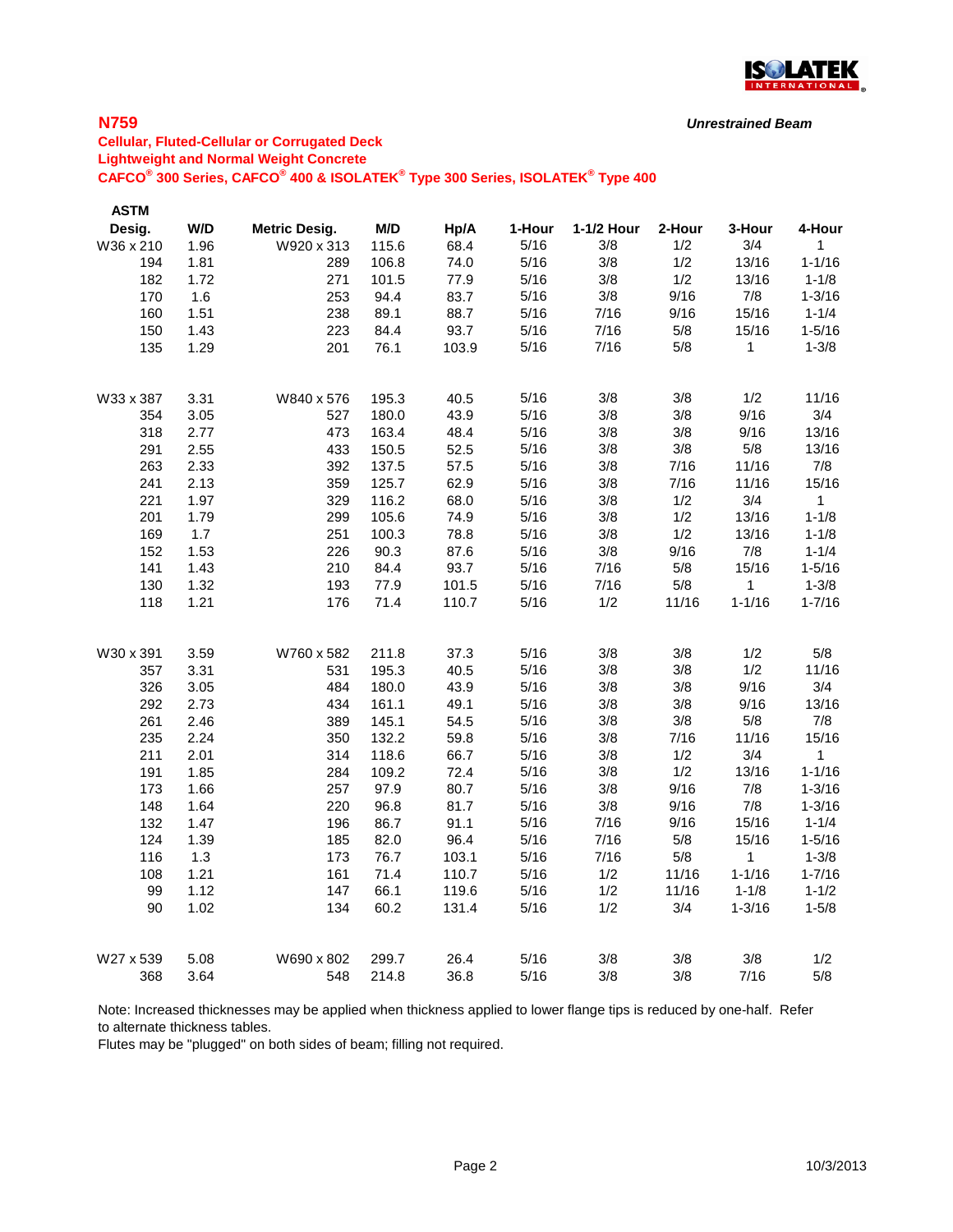

# **N759**

**Cellular, Fluted-Cellular or Corrugated Deck Lightweight and Normal Weight Concrete CAFCO® 300 Series, CAFCO® 400 & ISOLATEK® Type 300 Series, ISOLATEK® Type 400**

| W/D<br>M/D<br>Desig.<br>1-Hour<br>1-1/2 Hour<br>2-Hour<br><b>Metric Desig.</b><br>Hp/A<br>3-Hour<br>39.9<br>W27 x 336<br>3.36<br>W690 x 500<br>198.2<br>5/16<br>3/8<br>3/8<br>1/2<br>5/16<br>3/8<br>1/2<br>3.11<br>183.5<br>43.1<br>3/8<br>307<br>457<br>3/8<br>281<br>2.86<br>418<br>168.7<br>46.8<br>5/16<br>3/8<br>9/16<br>5/16<br>3/8<br>3/8<br>258<br>2.64<br>384<br>155.8<br>50.8<br>5/8<br>2.43<br>5/16<br>3/8<br>7/16<br>5/8<br>235<br>350<br>143.4<br>55.1<br>59.3<br>5/16<br>3/8<br>7/16<br>217<br>2.26<br>323<br>133.3<br>11/16 | 4-Hour<br>11/16<br>3/4<br>3/4<br>13/16<br>7/8<br>15/16<br>$\mathbf{1}$<br>$1 - 1/16$ |
|--------------------------------------------------------------------------------------------------------------------------------------------------------------------------------------------------------------------------------------------------------------------------------------------------------------------------------------------------------------------------------------------------------------------------------------------------------------------------------------------------------------------------------------------|--------------------------------------------------------------------------------------|
|                                                                                                                                                                                                                                                                                                                                                                                                                                                                                                                                            |                                                                                      |
|                                                                                                                                                                                                                                                                                                                                                                                                                                                                                                                                            |                                                                                      |
|                                                                                                                                                                                                                                                                                                                                                                                                                                                                                                                                            |                                                                                      |
|                                                                                                                                                                                                                                                                                                                                                                                                                                                                                                                                            |                                                                                      |
|                                                                                                                                                                                                                                                                                                                                                                                                                                                                                                                                            |                                                                                      |
|                                                                                                                                                                                                                                                                                                                                                                                                                                                                                                                                            |                                                                                      |
|                                                                                                                                                                                                                                                                                                                                                                                                                                                                                                                                            |                                                                                      |
| 5/16<br>3/8<br>3/4<br>66.0<br>7/16<br>194<br>2.03<br>289<br>119.8                                                                                                                                                                                                                                                                                                                                                                                                                                                                          |                                                                                      |
| 5/16<br>3/8<br>3/4<br>1/2<br>178<br>1.87<br>265<br>110.3<br>71.6                                                                                                                                                                                                                                                                                                                                                                                                                                                                           |                                                                                      |
| 5/16<br>3/8<br>1.7<br>1/2<br>13/16<br>161<br>240<br>100.3<br>78.8                                                                                                                                                                                                                                                                                                                                                                                                                                                                          | $1 - 1/8$                                                                            |
| 3/8<br>9/16<br>5/16<br>7/8<br>146<br>1.55<br>217<br>91.5<br>86.4                                                                                                                                                                                                                                                                                                                                                                                                                                                                           | $1 - 1/4$                                                                            |
| 1.56<br>92.0<br>85.9<br>5/16<br>3/8<br>7/8<br>129<br>192<br>9/16                                                                                                                                                                                                                                                                                                                                                                                                                                                                           | $1 - 3/16$                                                                           |
| 82.0<br>96.4<br>5/16<br>7/16<br>114<br>1.39<br>170<br>5/8<br>15/16                                                                                                                                                                                                                                                                                                                                                                                                                                                                         | $1 - 5/16$                                                                           |
| 5/8<br>102<br>1.24<br>73.2<br>108.1<br>5/16<br>7/16<br>$1 - 1/16$<br>152                                                                                                                                                                                                                                                                                                                                                                                                                                                                   | $1 - 7/16$                                                                           |
| 1.15<br>1/2<br>94<br>140<br>67.9<br>116.5<br>5/16<br>11/16<br>$1 - 1/16$                                                                                                                                                                                                                                                                                                                                                                                                                                                                   | $1 - 1/2$                                                                            |
| 84<br>5/16<br>1/2<br>3/4<br>1.03<br>125<br>60.8<br>130.1<br>$1 - 3/16$                                                                                                                                                                                                                                                                                                                                                                                                                                                                     | $1 - 5/8$                                                                            |
|                                                                                                                                                                                                                                                                                                                                                                                                                                                                                                                                            |                                                                                      |
| 5/16<br>3/8<br>3/8<br>7/16<br>3.98<br>234.8<br>33.7<br>W24 x 370<br>W610 x 551                                                                                                                                                                                                                                                                                                                                                                                                                                                             | 9/16                                                                                 |
| 5/16<br>3/8<br>3/8<br>36.6<br>7/16<br>3.66<br>498<br>215.9<br>335                                                                                                                                                                                                                                                                                                                                                                                                                                                                          | 5/8                                                                                  |
| 5/16<br>3/8<br>1/2<br>3/8<br>306<br>455<br>39.8<br>3.37<br>198.8                                                                                                                                                                                                                                                                                                                                                                                                                                                                           | 11/16                                                                                |
| 5/16<br>3/8<br>1/2<br>3/8<br>279<br>3.11<br>415<br>183.5<br>43.1                                                                                                                                                                                                                                                                                                                                                                                                                                                                           | 3/4                                                                                  |
| 5/16<br>3/8<br>9/16<br>250<br>2.81<br>372<br>165.8<br>47.7<br>3/8                                                                                                                                                                                                                                                                                                                                                                                                                                                                          | 3/4                                                                                  |
| 2.6<br>51.5<br>5/16<br>3/8<br>3/8<br>5/8<br>229<br>341<br>153.4                                                                                                                                                                                                                                                                                                                                                                                                                                                                            | 13/16                                                                                |
| 3/8<br>207<br>2.36<br>307<br>139.2<br>56.8<br>5/16<br>7/16<br>11/16                                                                                                                                                                                                                                                                                                                                                                                                                                                                        | 7/8                                                                                  |
| 3/8<br>192<br>2.2<br>285<br>129.8<br>60.9<br>5/16<br>7/16<br>11/16                                                                                                                                                                                                                                                                                                                                                                                                                                                                         | 15/16                                                                                |
| 2.03<br>3/8<br>176<br>262<br>119.8<br>66.0<br>5/16<br>7/16<br>3/4                                                                                                                                                                                                                                                                                                                                                                                                                                                                          | $\mathbf{1}$                                                                         |
| 5/16<br>3/8<br>3/4<br>162<br>1.88<br>241<br>110.9<br>71.3<br>1/2                                                                                                                                                                                                                                                                                                                                                                                                                                                                           | $1 - 1/16$                                                                           |
| 1.7<br>3/8<br>146<br>217<br>100.3<br>78.8<br>5/16<br>1/2<br>13/16                                                                                                                                                                                                                                                                                                                                                                                                                                                                          | $1 - 1/8$                                                                            |
| 3/8<br>7/8<br>90.9<br>5/16<br>9/16<br>131<br>1.54<br>195<br>87.0                                                                                                                                                                                                                                                                                                                                                                                                                                                                           | $1 - 1/4$                                                                            |
| 5/16<br>97.1<br>7/16<br>5/8<br>15/16<br>117<br>1.38<br>81.4<br>174                                                                                                                                                                                                                                                                                                                                                                                                                                                                         | $1 - 5/16$                                                                           |
| 5/16<br>7/16<br>5/8<br>$1 - 1/16$<br>104<br>1.24<br>73.2<br>108.1<br>155                                                                                                                                                                                                                                                                                                                                                                                                                                                                   | $1 - 7/16$                                                                           |
| 1.4<br>5/16<br>7/16<br>5/8<br>15/16<br>103<br>153<br>82.6<br>95.7                                                                                                                                                                                                                                                                                                                                                                                                                                                                          | $1 - 5/16$                                                                           |
| 94<br>1.28<br>75.5<br>5/16<br>5/8<br>140<br>104.7<br>7/16<br>1                                                                                                                                                                                                                                                                                                                                                                                                                                                                             | $1 - 3/8$                                                                            |
| 5/16<br>1/2<br>84<br>1.15<br>125<br>67.9<br>116.5<br>11/16<br>$1 - 1/16$                                                                                                                                                                                                                                                                                                                                                                                                                                                                   | $1 - 1/2$                                                                            |
| 1/2<br>1.05<br>62.0<br>127.6<br>5/16<br>3/4<br>$1 - 1/8$<br>76<br>113                                                                                                                                                                                                                                                                                                                                                                                                                                                                      | $1 - 9/16$                                                                           |
| 9/16<br>68<br>101<br>55.5<br>142.5<br>5/16<br>3/4<br>0.94<br>$1 - 1/4$                                                                                                                                                                                                                                                                                                                                                                                                                                                                     | $1 - 11/16$                                                                          |
| 62<br>54.9<br>144.1<br>5/16<br>9/16<br>3/4<br>0.93<br>92<br>$1 - 1/4$                                                                                                                                                                                                                                                                                                                                                                                                                                                                      | $1 - 11/16$                                                                          |
| 55<br>48.4<br>163.4<br>5/16<br>9/16<br>0.82<br>82<br>13/16<br>$1 - 5/16$                                                                                                                                                                                                                                                                                                                                                                                                                                                                   | $1 - 13/16$                                                                          |
| 5/8<br>5/16<br>3/8<br>3/8<br>W21 x 201<br>2.5<br>W530 x 300<br>53.6<br>147.5                                                                                                                                                                                                                                                                                                                                                                                                                                                               | 7/8                                                                                  |
| 5/16<br>3/8<br>7/16<br>11/16<br>182<br>272<br>58.8<br>2.28<br>134.5                                                                                                                                                                                                                                                                                                                                                                                                                                                                        |                                                                                      |

Note: Increased thicknesses may be applied when thickness applied to lower flange tips is reduced by one-half. Refer to alternate thickness tables.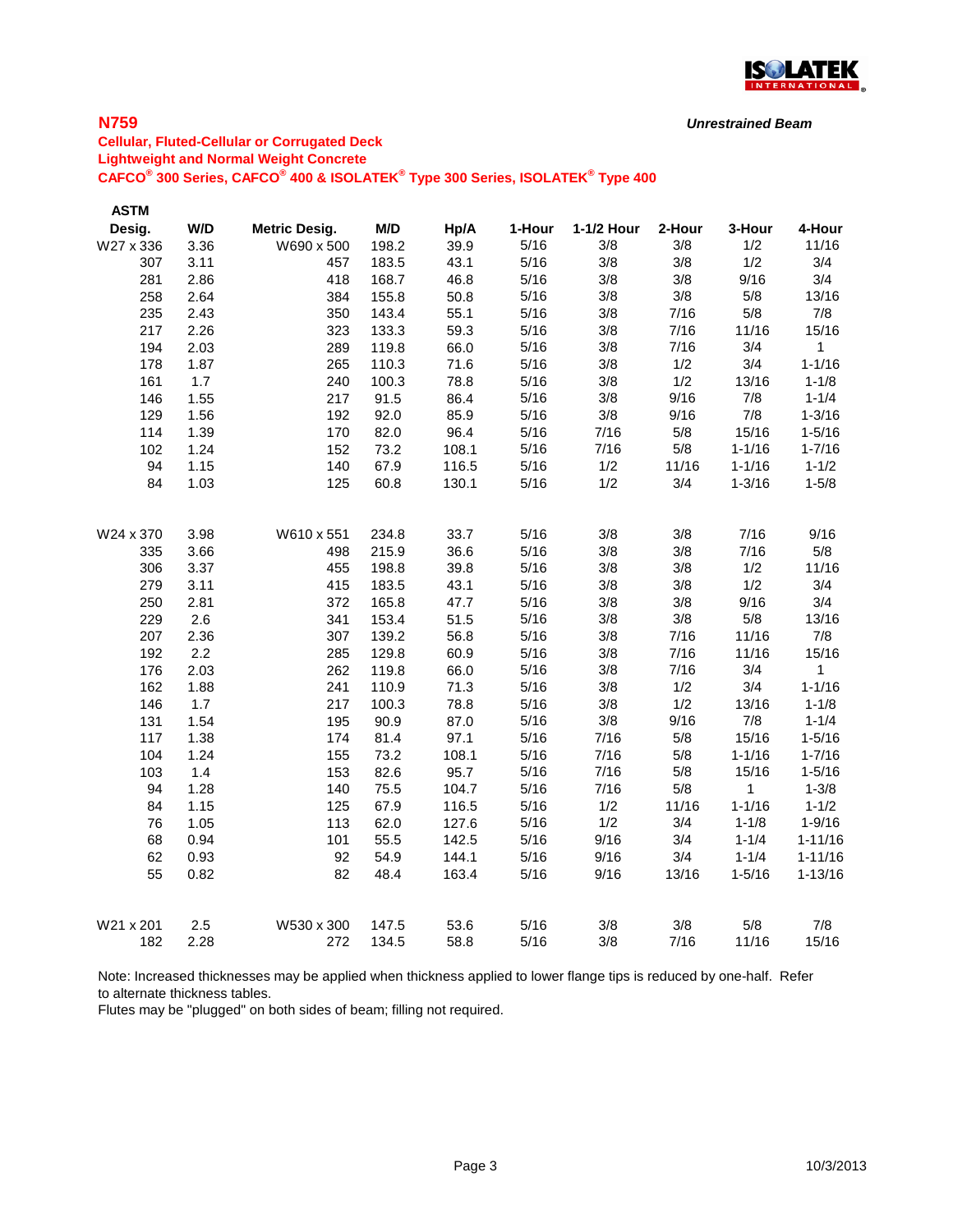

# **N759**

**Cellular, Fluted-Cellular or Corrugated Deck Lightweight and Normal Weight Concrete CAFCO® 300 Series, CAFCO® 400 & ISOLATEK® Type 300 Series, ISOLATEK® Type 400**

| <b>ASTM</b> |      |                      |       |       |        |            |        |              |              |
|-------------|------|----------------------|-------|-------|--------|------------|--------|--------------|--------------|
| Desig.      | W/D  | <b>Metric Desig.</b> | M/D   | Hp/A  | 1-Hour | 1-1/2 Hour | 2-Hour | 3-Hour       | 4-Hour       |
| W21 x 166   | 2.09 | W530 x 248           | 123.3 | 64.1  | 5/16   | 3/8        | 7/16   | 3/4          | 1            |
| 147         | 1.87 | 219                  | 110.3 | 71.6  | 5/16   | 3/8        | 1/2    | 3/4          | $1 - 1/16$   |
| 132         | 1.68 | 196                  | 99.1  | 79.8  | 5/16   | 3/8        | 9/16   | 13/16        | $1 - 1/8$    |
| 122         | 1.57 | 182                  | 92.6  | 85.3  | 5/16   | 3/8        | 9/16   | 7/8          | $1 - 3/16$   |
| 111         | 1.43 | 165                  | 84.4  | 93.7  | 5/16   | 7/16       | 5/8    | 15/16        | $1 - 5/16$   |
| 101         | 1.3  | 150                  | 76.7  | 103.1 | 5/16   | 7/16       | 5/8    | $\mathbf{1}$ | $1 - 3/8$    |
| 93          | 1.4  | 138                  | 82.6  | 95.7  | 5/16   | 7/16       | 5/8    | 15/16        | $1 - 5/16$   |
| 83          | 1.26 | 123                  | 74.3  | 106.3 | 5/16   | 7/16       | 5/8    | $\mathbf{1}$ | $1 - 3/8$    |
| 73          | 1.11 | 109                  | 65.5  | 120.7 | 5/16   | 1/2        | 11/16  | $1 - 1/8$    | $1 - 1/2$    |
| 68          | 1.04 | 101                  | 61.4  | 128.8 | 5/16   | 1/2        | 3/4    | $1 - 3/16$   | $1 - 9/16$   |
| 62          | 0.95 | 92                   | 56.1  | 141.0 | 5/16   | 9/16       | 3/4    | $1 - 1/4$    | $1 - 11/16$  |
| 57          | 0.95 | 85                   | 56.1  | 141.0 | 5/16   | 9/16       | 3/4    | $1 - 1/4$    | $1 - 11/16$  |
| 55          | 0.85 | 82                   | 50.2  | 157.6 | 5/16   | 9/16       | 13/16  | $1 - 5/16$   | $1 - 13/16$  |
| 50          | 0.83 | 74                   | 49.0  | 161.4 | 5/16   | 9/16       | 13/16  | $1 - 5/16$   | $1 - 13/16$  |
| 48          | 0.75 | 72                   | 44.3  | 178.6 | 3/8    | 5/8        | 7/8    | $1 - 3/8$    | $1 - 15/16$  |
| 44          | 0.74 | 66                   | 43.7  | 181.1 | 3/8    | 5/8        | 7/8    | $1 - 7/16$   | $1 - 15/16$  |
|             |      |                      |       |       |        |            |        |              |              |
| W18 x 175   | 2.46 | W460 x 260           | 145.1 | 54.5  | 5/16   | 3/8        | 3/8    | 5/8          | 7/8          |
| 158         | 2.24 | 235                  | 132.2 | 59.8  | 5/16   | 3/8        | 7/16   | 11/16        | 15/16        |
| 143         | 2.05 | 213                  | 121.0 | 65.4  | 5/16   | 3/8        | 7/16   | 3/4          | $\mathbf{1}$ |
| 130         | 1.88 | 193                  | 110.9 | 71.3  | 5/16   | 3/8        | 1/2    | 3/4          | $1 - 1/16$   |
| 119         | 1.72 | 177                  | 101.5 | 77.9  | 5/16   | 3/8        | 1/2    | 13/16        | $1 - 1/8$    |
| 106         | 1.55 | 158                  | 91.5  | 86.4  | 5/16   | 3/8        | 9/16   | 7/8          | $1 - 1/4$    |
| 97          | 1.42 | 144                  | 83.8  | 94.4  | 5/16   | 7/16       | 5/8    | 15/16        | $1 - 5/16$   |
| 86          | 1.27 | 128                  | 74.9  | 105.5 | 5/16   | 7/16       | 5/8    | $\mathbf 1$  | $1 - 3/8$    |
| 76          | 1.13 | 113                  | 66.7  | 118.6 | 5/16   | 1/2        | 11/16  | $1 - 1/8$    | $1 - 1/2$    |
| 71          | 1.22 | 106                  | 72.0  | 109.8 | 5/16   | 7/16       | 11/16  | $1 - 1/16$   | $1 - 7/16$   |
| 65          | 1.13 | 97                   | 66.7  | 118.6 | 5/16   | 1/2        | 11/16  | $1 - 1/8$    | $1 - 1/2$    |
| 60          | 1.04 | 89                   | 61.4  | 128.8 | 5/16   | 1/2        | 3/4    | $1 - 3/16$   | $1 - 9/16$   |
| 55          | 0.96 | 82                   | 56.6  | 139.6 | 5/16   | 9/16       | 3/4    | $1 - 3/16$   | $1 - 11/16$  |
| 50          | 0.88 | 74                   | 51.9  | 152.3 | 5/16   | 9/16       | 13/16  | $1 - 5/16$   | $1 - 3/4$    |
| 46          | 0.87 | 68                   | 51.3  | 154.0 | 5/16   | 9/16       | 13/16  | $1 - 5/16$   | $1 - 3/4$    |
| 40          | 0.76 | 60                   | 44.8  | 176.3 | 3/8    | 5/8        | 7/8    | $1 - 3/8$    | $1 - 15/16$  |
| 35          | 0.67 | 52                   | 39.5  | 200.0 | $3/8$  | $5/8$      | 15/16  | $1 - 1/2$    | $2 - 1/16$   |
|             |      |                      |       |       |        |            |        |              |              |
| W16 x 100   | 1.59 | W410 x 149           | 93.8  | 84.3  | 5/16   | 3/8        | 9/16   | 7/8          | $1 - 3/16$   |
| 89          | 1.43 | 132                  | 84.4  | 93.7  | 5/16   | 7/16       | 5/8    | 15/16        | $1 - 5/16$   |
| 77          | 1.25 | 114                  | 73.8  | 107.2 | 5/16   | 7/16       | 5/8    | $1 - 1/16$   | $1 - 7/16$   |
| 67          | 1.09 | 100                  | 64.3  | 122.9 | 5/16   | 1/2        | 11/16  | $1 - 1/8$    | $1 - 9/16$   |
| 57          | 1.09 | 85                   | 64.3  | 122.9 | 5/16   | 1/2        | 11/16  | $1 - 1/8$    | $1 - 9/16$   |
| 50          | 0.96 | 74                   | 56.6  | 139.6 | 5/16   | 9/16       | 3/4    | $1 - 3/16$   | $1 - 11/16$  |
| 45          | 0.87 | 67                   | 51.3  | 154.0 | 5/16   | 9/16       | 13/16  | $1 - 5/16$   | $1 - 3/4$    |

Note: Increased thicknesses may be applied when thickness applied to lower flange tips is reduced by one-half. Refer to alternate thickness tables.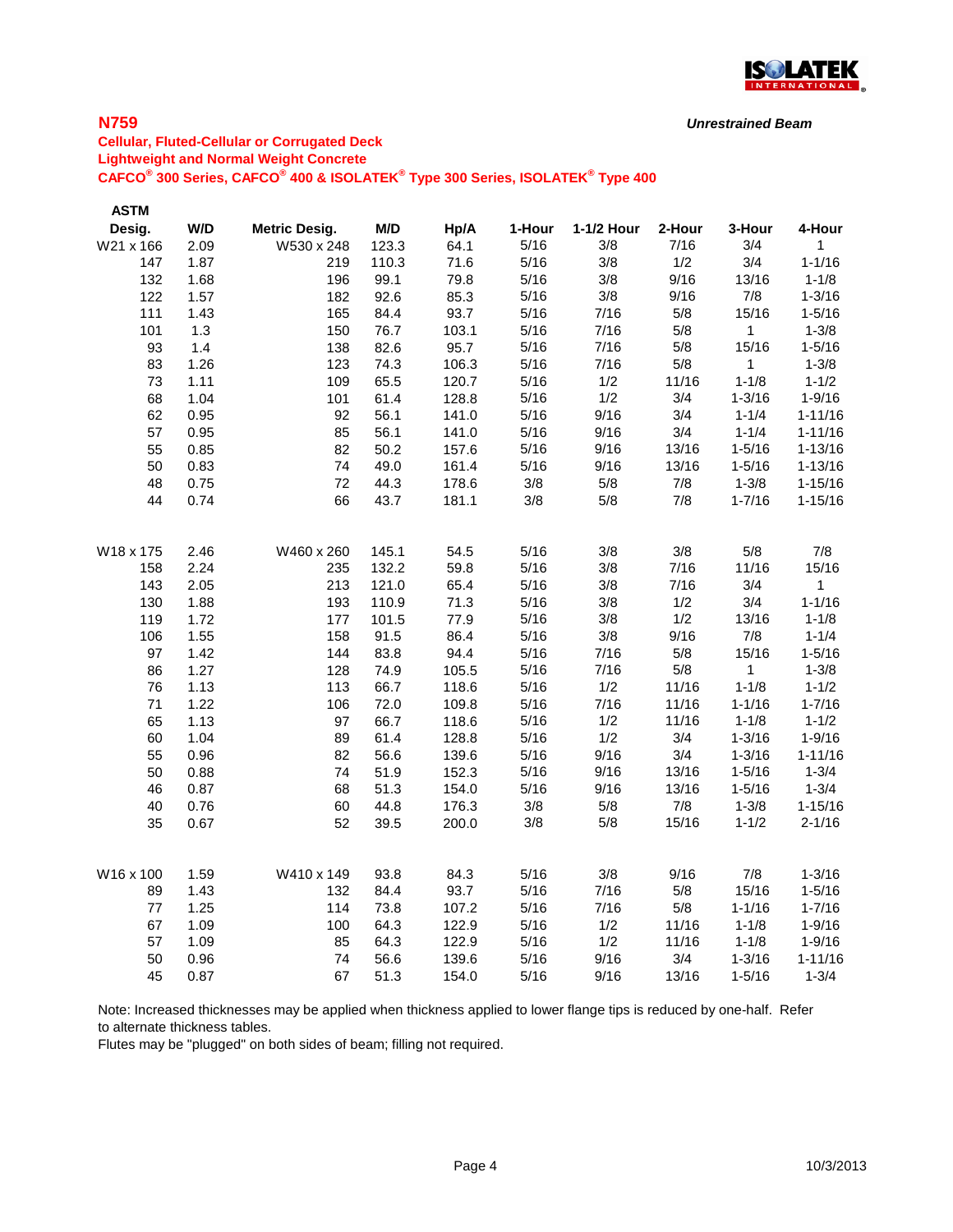

# **N759**

### **Cellular, Fluted-Cellular or Corrugated Deck Lightweight and Normal Weight Concrete CAFCO® 300 Series, CAFCO® 400 & ISOLATEK® Type 300 Series, ISOLATEK® Type 400**

| <b>ASTM</b> |      |                      |       |       |        |            |            |             |                |
|-------------|------|----------------------|-------|-------|--------|------------|------------|-------------|----------------|
| Desig.      | W/D  | <b>Metric Desig.</b> | M/D   | Hp/A  | 1-Hour | 1-1/2 Hour | 2-Hour     | 3-Hour      | 4-Hour         |
| W16 x 40    | 0.78 | W410 x 60            | 46.0  | 171.8 | 3/8    | 5/8        | 7/8        | $1 - 3/8$   | $1 - 7/8$      |
| 36          | 0.7  | 53                   | 41.3  | 191.4 | 3/8    | 5/8        | 15/16      | $1 - 7/16$  | $\overline{2}$ |
| 31          | 0.66 | 46                   | 38.9  | 203.0 | 3/8    | 11/16      | 15/16      | $1 - 1/2$   | $2 - 1/16$     |
| 26          | 0.55 | 39                   | 32.5  | 243.6 | 7/16   | 3/4        | 1          | $1 - 5/8$   | $2 - 1/4$      |
|             |      |                      |       |       |        |            |            |             |                |
| W14 x 808   | 8.75 | W360 x 1202          | 516.3 | 15.3  | 5/16   | 3/8        | 3/8        | 3/8         | 3/8            |
| 730         | 8.08 | 1086                 | 476.7 | 16.6  | 5/16   | 3/8        | 3/8        | 3/8         | 3/8            |
| 665         | 7.49 | 990                  | 441.9 | 17.9  | 5/16   | 3/8        | 3/8        | 3/8         | 3/8            |
| 605         | 6.96 | 900                  | 410.6 | 19.3  | 5/16   | 3/8        | 3/8        | 3/8         | 3/8            |
| 550         | 6.43 | 818                  | 379.4 | 20.8  | 5/16   | 3/8        | 3/8        | 3/8         | 3/8            |
| 500         | 5.95 | 744                  | 351.1 | 22.5  | 5/16   | 3/8        | 3/8        | 3/8         | 7/16           |
| 455         | 5.53 | 677                  | 326.3 | 24.2  | 5/16   | 3/8        | 3/8        | 3/8         | 7/16           |
| 426         | 5.21 | 634                  | 307.4 | 25.7  | 5/16   | 3/8        | 3/8        | 3/8         | 1/2            |
| 398         | 4.93 | 592                  | 290.9 | 27.2  | 5/16   | 3/8        | 3/8        | 3/8         | 1/2            |
| 370         | 4.63 | 551                  | 273.2 | 28.9  | 5/16   | 3/8        | 3/8        | 3/8         | 1/2            |
| 342         | 4.32 | 509                  | 254.9 | 31.0  | 5/16   | 3/8        | 3/8        | 7/16        | 9/16           |
| 311         | 3.98 | 463                  | 234.8 | 33.7  | 5/16   | 3/8        | 3/8        | 7/16        | 9/16           |
| 283         | 3.66 | 421                  | 215.9 | 36.6  | 5/16   | 3/8        | 3/8        | 7/16        | 5/8            |
| 257         | 3.36 | 382                  | 198.2 | 39.9  | 5/16   | 3/8        | 3/8        | 1/2         | 11/16          |
| 233         | 3.08 | 347                  | 181.7 | 43.5  | 5/16   | 3/8        | 3/8        | 9/16        | 3/4            |
| 211         | 2.81 | 314                  | 165.8 | 47.7  | 5/16   | 3/8        | 3/8        | 9/16        | 3/4            |
| 193         | 2.6  | 287                  | 153.4 | 51.5  | 5/16   | 3/8        | 3/8        | 5/8         | 13/16          |
| 176         | 2.38 | 262                  | 140.4 | 56.3  | 5/16   | 3/8        | 7/16       | 5/8         | 7/8            |
| 159         | 2.16 | 237                  | 127.4 | 62.0  | 5/16   | 3/8        | 7/16       | 11/16       | 15/16          |
| 145         | 1.99 | 216                  | 117.4 | 67.3  | 5/16   | 3/8        | 1/2        | 3/4         | 1              |
| 132         | 1.89 | 196                  | 111.5 | 70.9  | 5/16   | 3/8        | 1/2        | 3/4         | $1 - 1/16$     |
| 120         | 1.71 | 179                  | 100.9 | 78.4  | 5/16   | 3/8        | 1/2        | 13/16       | $1 - 1/8$      |
| 109         | 1.57 | 162                  | 92.6  | 85.3  | 5/16   | 3/8        | 9/16       | 7/8         | $1 - 3/16$     |
| 99          | 1.43 | 147                  | 84.4  | 93.7  | 5/16   | 7/16       | 5/8        | 15/16       | $1 - 5/16$     |
| 90          | 1.31 | 134                  | 77.3  | 102.3 | 5/16   | 7/16       | 5/8        | 1           | $1 - 3/8$      |
| 82          | 1.45 | 122                  | 85.6  | 92.4  | 5/16   | 7/16       | 9/16       | 15/16       | $1 - 1/4$      |
| 74          | 1.32 | 110                  | 77.9  | 101.5 | 5/16   | 7/16       | 5/8        | 1           | $1 - 3/8$      |
| 68          | 1.22 | 101                  | 72.0  | 109.8 | 5/16   | 7/16       | 11/16      | $1 - 1/16$  | $1 - 7/16$     |
| 61          | 1.1  | 91                   | 64.9  | 121.8 | 5/16   | 1/2        | 11/16      | $1 - 1/8$   | $1 - 9/16$     |
| 53          | 1.06 | 79                   | 62.5  | 126.4 | 5/16   | 1/2        | 3/4        | $1 - 1/8$   | $1 - 9/16$     |
| 48          | 0.97 | 72                   | 57.2  | 138.1 | 5/16   | 9/16       | 3/4        | $1 - 3/16$  | $1 - 11/16$    |
| 43          | 0.87 | 64                   | 51.3  | 154.0 | 5/16   | 9/16       | 13/16      | $1 - 5/16$  | $1 - 3/4$      |
| 38          | 0.8  | 57                   | 47.2  | 167.5 | 3/8    | 5/8        | 7/8        | $1 - 3/8$   | $1 - 7/8$      |
| 34          | 0.72 | 51                   | 42.5  | 186.1 | 3/8    | 5/8        | 7/8        | $1 - 7/16$  | $1 - 15/16$    |
| 30          | 0.64 | 45                   | 37.8  | 209.3 | 3/8    | 11/16      | 15/16      | $1 - 1/2$   | $2 - 1/16$     |
| 26          | 0.62 | 39                   | 36.6  | 216.1 | 3/8    | 11/16      | 1          | $1 - 9/16$  | $2 - 1/8$      |
| 22          | 0.53 | 33                   | 31.3  | 252.8 | 7/16   | 3/4        | $1 - 1/16$ | $1 - 11/16$ | $2 - 5/16$     |

Note: Increased thicknesses may be applied when thickness applied to lower flange tips is reduced by one-half. Refer to alternate thickness tables.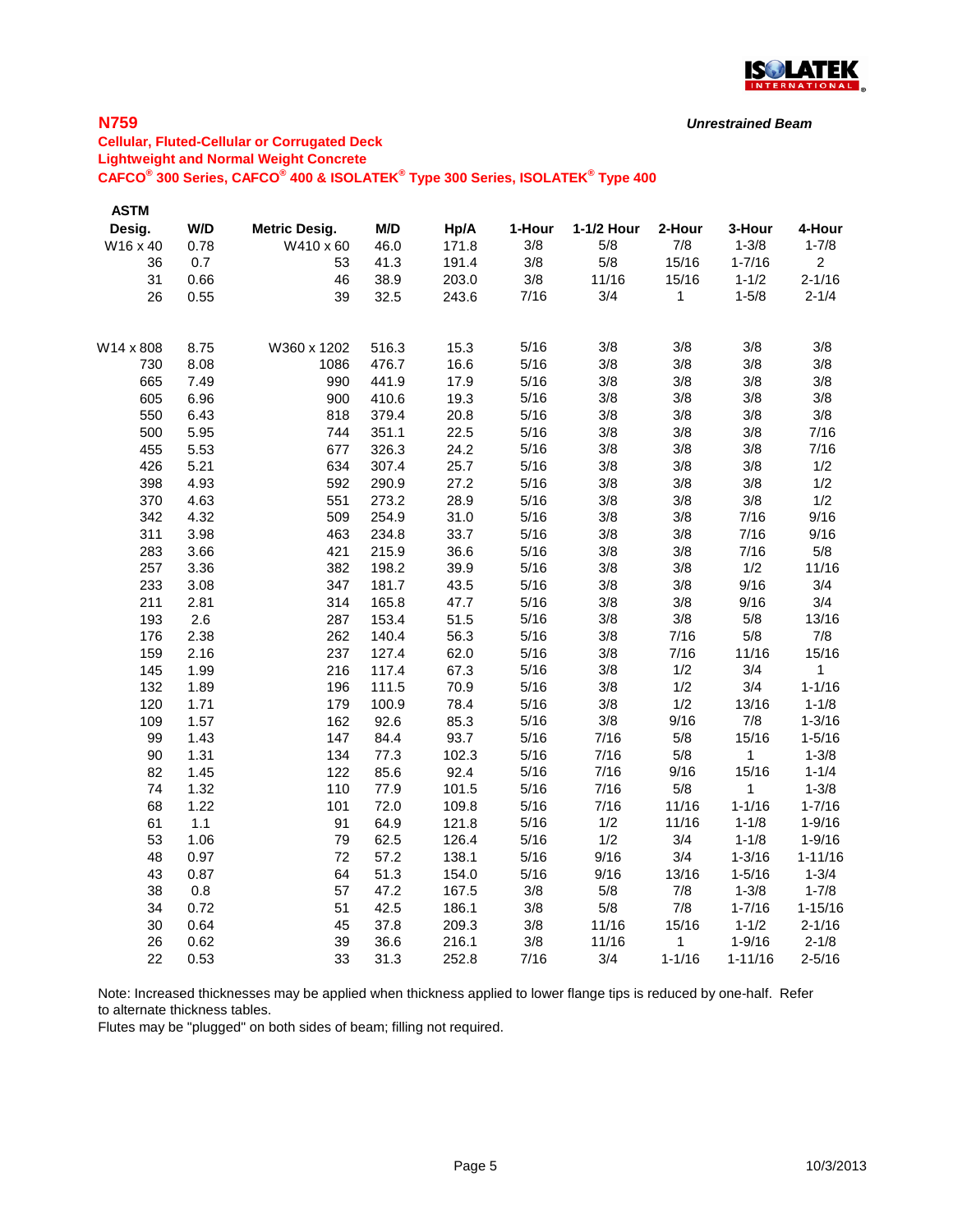

# **N759**

**Cellular, Fluted-Cellular or Corrugated Deck Lightweight and Normal Weight Concrete CAFCO® 300 Series, CAFCO® 400 & ISOLATEK® Type 300 Series, ISOLATEK® Type 400**

| <b>ASTM</b> |      |                      |       |       |        |            |            |             |              |
|-------------|------|----------------------|-------|-------|--------|------------|------------|-------------|--------------|
| Desig.      | W/D  | <b>Metric Desig.</b> | M/D   | Hp/A  | 1-Hour | 1-1/2 Hour | 2-Hour     | 3-Hour      | 4-Hour       |
| W12 x 336   | 4.85 | W310 x 500           | 286.2 | 27.6  | 5/16   | 3/8        | 3/8        | 3/8         | 1/2          |
| 305         | 4.49 | 454                  | 264.9 | 29.8  | 5/16   | 3/8        | 3/8        | 3/8         | 9/16         |
| 279         | 4.19 | 415                  | 247.2 | 32.0  | 5/16   | 3/8        | 3/8        | 7/16        | 9/16         |
| 252         | 3.84 | 375                  | 226.6 | 34.9  | 5/16   | 3/8        | 3/8        | 7/16        | 5/8          |
| 230         | 3.55 | 342                  | 209.5 | 37.7  | 5/16   | 3/8        | 3/8        | 1/2         | 5/8          |
| 210         | 3.27 | 313                  | 192.9 | 41.0  | 5/16   | 3/8        | 3/8        | 1/2         | 11/16        |
| 190         | 3    | 283                  | 177.0 | 44.7  | 5/16   | 3/8        | 3/8        | 9/16        | 3/4          |
| 170         | 2.72 | 253                  | 160.5 | 49.3  | 5/16   | 3/8        | 3/8        | 9/16        | 13/16        |
| 152         | 2.45 | 225                  | 144.6 | 54.7  | 5/16   | 3/8        | 7/16       | 5/8         | 7/8          |
| 136         | 2.23 | 202                  | 131.6 | 60.1  | 5/16   | 3/8        | 7/16       | 11/16       | 15/16        |
| 120         | 1.99 | 179                  | 117.4 | 67.3  | 5/16   | 3/8        | 1/2        | 3/4         | $\mathbf{1}$ |
| 106         | 1.77 | 158                  | 104.4 | 75.7  | 5/16   | 3/8        | 1/2        | 13/16       | $1 - 1/8$    |
| 96          | 1.61 | 143                  | 95.0  | 83.2  | 5/16   | 3/8        | 9/16       | 7/8         | $1 - 3/16$   |
| 87          | 1.47 | 129                  | 86.7  | 91.1  | 5/16   | 7/16       | 9/16       | 15/16       | $1 - 1/4$    |
| 79          | 1.34 | 117                  | 79.1  | 100.0 | 5/16   | 7/16       | 5/8        | 1           | $1 - 3/8$    |
| 72          | 1.23 | 107                  | 72.6  | 108.9 | 5/16   | 7/16       | 11/16      | $1 - 1/16$  | $1 - 7/16$   |
| 65          | 1.11 | 97                   | 65.5  | 120.7 | 5/16   | 1/2        | 11/16      | $1 - 1/8$   | $1 - 1/2$    |
| 58          | 1.1  | 86                   | 64.9  | 121.8 | 5/16   | 1/2        | 11/16      | $1 - 1/8$   | $1 - 9/16$   |
| 53          | 1.02 | 79                   | 60.2  | 131.4 | 5/16   | 1/2        | 3/4        | $1 - 3/16$  | $1 - 5/8$    |
| 50          | 1.06 | 74                   | 62.5  | 126.4 | 5/16   | 1/2        | 3/4        | $1 - 1/8$   | $1 - 9/16$   |
| 45          | 0.97 | 67                   | 57.2  | 138.1 | 5/16   | 9/16       | 3/4        | $1 - 3/16$  | $1 - 11/16$  |
| 40          | 0.86 | 60                   | 50.7  | 155.8 | 5/16   | 9/16       | 13/16      | $1 - 5/16$  | $1 - 13/16$  |
| 35          | 0.81 | 52                   | 47.8  | 165.4 | 5/16   | 9/16       | 13/16      | $1 - 5/16$  | $1 - 13/16$  |
| 30          | 0.69 | 45                   | 40.7  | 194.2 | 3/8    | $5/8$      | 15/16      | $1 - 7/16$  | $\mathbf{2}$ |
| 26          | 0.61 | 39                   | 36.0  | 219.6 | 3/8    | 11/16      | 1          | $1 - 9/16$  | $2 - 1/8$    |
| 22          | 0.62 | 33                   | 36.6  | 216.1 | 3/8    | 11/16      | 1          | $1 - 9/16$  | $2 - 1/8$    |
| 19          | 0.54 | 28                   | 31.9  | 248.1 | 7/16   | 3/4        | $1 - 1/16$ | $1 - 5/8$   | $2 - 1/4$    |
| 16          | 0.45 | 24                   | 26.6  | 297.7 | 7/16   | 13/16      | $1 - 1/8$  | $1 - 13/16$ | $2 - 7/16$   |
| 14          | 0.4  | 21                   | 23.6  | 335.0 | 1/2    | 13/16      | $1 - 3/16$ | $1 - 7/8$   | $2 - 9/16$   |
| W10 x 112   | 2.17 | W250 x 167           | 128.0 | 61.7  | 5/16   | 3/8        | 7/16       | 11/16       | 15/16        |
| 100         | 1.97 | 149                  | 116.2 | 68.0  | 5/16   | 3/8        | 1/2        | 3/4         | $\mathbf 1$  |
| 88          | 1.74 | 131                  | 102.7 | 77.0  | 5/16   | 3/8        | 1/2        | 13/16       | $1 - 1/8$    |
| 77          | 1.54 | 115                  | 90.9  | 87.0  | 5/16   | 3/8        | 9/16       | 7/8         | $1 - 1/4$    |
| 68          | 1.38 | 101                  | 81.4  | 97.1  | $5/16$ | 7/16       | 5/8        | 15/16       | $1 - 5/16$   |
| 60          | 1.22 | 89                   | 72.0  | 109.8 | 5/16   | 7/16       | 11/16      | $1 - 1/16$  | $1 - 7/16$   |
| 54          | 1.11 | 80                   | 65.5  | 120.7 | 5/16   | 1/2        | 11/16      | $1 - 1/8$   | $1 - 1/2$    |
| 49          | 1.01 | 73                   | 59.6  | 132.7 | 5/16   | 1/2        | 3/4        | $1 - 3/16$  | $1 - 5/8$    |
| 45          | 1.06 | 67                   | 62.5  | 126.4 | 5/16   | 1/2        | 3/4        | $1 - 1/8$   | $1 - 9/16$   |
| 39          | 0.92 | 58                   | 54.3  | 145.6 | 5/16   | 9/16       | 13/16      | $1 - 1/4$   | $1 - 11/16$  |
| 33          | 0.78 | 49                   | 46.0  | 171.8 | 3/8    | 5/8        | 7/8        | $1 - 3/8$   | $1 - 7/8$    |
| 30          | 0.8  | 45                   | 47.2  | 167.5 | 3/8    | 5/8        | 7/8        | $1 - 3/8$   | $1 - 7/8$    |

Note: Increased thicknesses may be applied when thickness applied to lower flange tips is reduced by one-half. Refer to alternate thickness tables.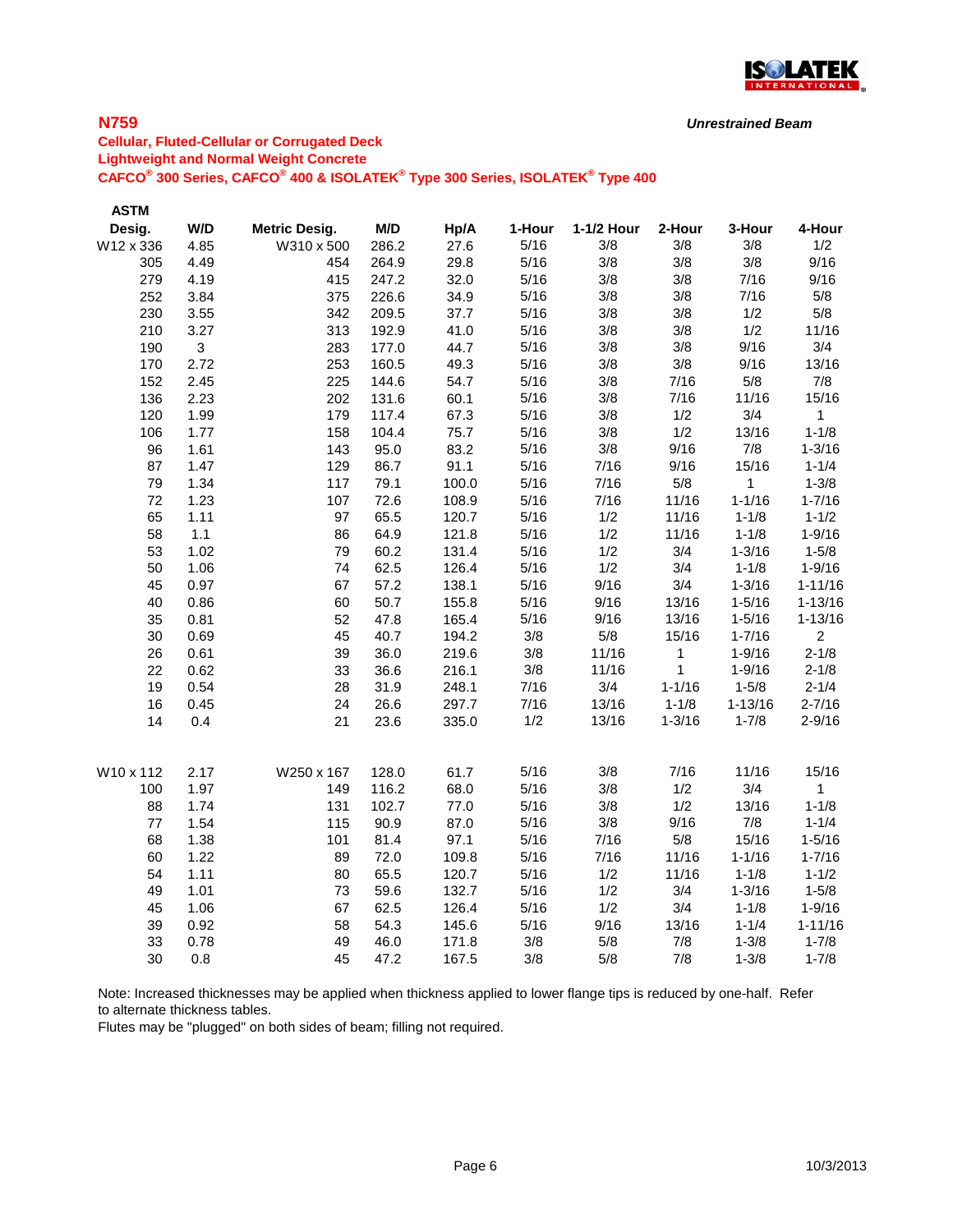

**N759**

### **Cellular, Fluted-Cellular or Corrugated Deck Lightweight and Normal Weight Concrete CAFCO® 300 Series, CAFCO® 400 & ISOLATEK® Type 300 Series, ISOLATEK® Type 400**

| <b>ASTM</b>      |      |                      |      |       |        |            |              |             |                |
|------------------|------|----------------------|------|-------|--------|------------|--------------|-------------|----------------|
| Desig.           | W/D  | <b>Metric Desig.</b> | M/D  | Hp/A  | 1-Hour | 1-1/2 Hour | 2-Hour       | 3-Hour      | 4-Hour         |
| W10 x 26         | 0.7  | W10 x 39             | 41.3 | 191.4 | 3/8    | 5/8        | 15/16        | $1 - 7/16$  | $\overline{2}$ |
| 22               | 0.6  | 33                   | 35.4 | 223.3 | 3/8    | 11/16      | 1            | $1 - 9/16$  | $2 - 3/16$     |
| 19               | 0.6  | 28                   | 35.4 | 223.3 | 3/8    | 11/16      | $\mathbf{1}$ | $1 - 9/16$  | $2 - 3/16$     |
| 17               | 0.54 | 25                   | 31.9 | 248.1 | 7/16   | 3/4        | $1 - 1/16$   | $1 - 5/8$   | $2 - 1/4$      |
| 15               | 0.48 | 22                   | 28.3 | 279.1 | 7/16   | 3/4        | $1 - 1/16$   | $1 - 3/4$   | $2 - 3/8$      |
| 12               | 0.39 | 18                   | 23.0 | 343.5 | 1/2    | 13/16      | $1 - 3/16$   | $1 - 7/8$   | $2 - 5/8$      |
| W8 x 67          | 1.65 | W200 x 100           | 97.4 | 81.2  | 5/16   | 3/8        | 9/16         | 7/8         | $1 - 3/16$     |
| 58               | 1.44 | 86                   | 85.0 | 93.0  | 5/16   | 7/16       | 9/16         | 15/16       | $1 - 5/16$     |
| 48               | 1.21 | 71                   | 71.4 | 110.7 | 5/16   | 1/2        | 11/16        | $1 - 1/16$  | $1 - 7/16$     |
| 40               | 1.03 | 59                   | 60.8 | 130.1 | 5/16   | 1/2        | 3/4          | $1 - 3/16$  | $1 - 5/8$      |
| 35               | 0.9  | 52                   | 53.1 | 148.9 | 5/16   | 9/16       | 13/16        | $1 - 1/4$   | $1 - 3/4$      |
| 31               | 0.8  | 46                   | 47.2 | 167.5 | 3/8    | 5/8        | 7/8          | $1 - 3/8$   | $1 - 7/8$      |
| 28               | 0.81 | 42                   | 47.8 | 165.4 | 5/16   | 9/16       | 13/16        | $1 - 5/16$  | $1 - 13/16$    |
| 24               | 0.7  | 36                   | 41.3 | 191.4 | 3/8    | 5/8        | 15/16        | $1 - 7/16$  | $\overline{2}$ |
| 21               | 0.67 | 31                   | 39.5 | 200.0 | 3/8    | 5/8        | 15/16        | $1 - 1/2$   | $2 - 1/16$     |
| 18               | 0.58 | 27                   | 34.2 | 231.0 | 3/8    | 11/16      | 1            | $1 - 5/8$   | $2 - 3/16$     |
| 15               | 0.55 | 22                   | 32.5 | 243.6 | 7/16   | 3/4        | 1            | $1 - 5/8$   | $2 - 1/4$      |
| 13               | 0.48 | 19                   | 28.3 | 279.1 | 7/16   | 3/4        | $1 - 1/16$   | $1 - 3/4$   | $2 - 3/8$      |
| 10               | 0.37 | 15                   | 21.8 | 362.1 | 1/2    | 7/8        | $1 - 3/16$   | $1 - 15/16$ | $2 - 11/16$    |
| W6 x 25          | 0.83 | W150 x 37            | 49.0 | 161.4 | 5/16   | 9/16       | 13/16        | $1 - 5/16$  | $1 - 13/16$    |
| 20               | 0.67 | 30                   | 39.5 | 200.0 | 3/8    | 5/8        | 15/16        | $1 - 1/2$   | $2 - 1/16$     |
| 16               | 0.68 | 24                   | 40.1 | 197.0 | 3/8    | 5/8        | 15/16        | $1 - 1/2$   | $\overline{2}$ |
| 15               | 0.52 | 22                   | 30.7 | 257.7 | 7/16   | 3/4        | $1 - 1/16$   | $1 - 11/16$ | $2 - 5/16$     |
| 12               | 0.52 | 18                   | 30.7 | 257.7 | 7/16   | 3/4        | $1 - 1/16$   | $1 - 11/16$ | $2 - 5/16$     |
| $\boldsymbol{9}$ | 0.39 | 14                   | 23.0 | 343.5 | 1/2    | 13/16      | $1 - 3/16$   | $1 - 7/8$   | $2 - 5/8$      |
| 8.5              | 0.37 | 13                   | 21.8 | 362.1 | 1/2    | 7/8        | $1 - 3/16$   | $1 - 15/16$ | $2 - 11/16$    |
| W5 x 19          | 0.77 | W130 x 28            | 45.4 | 174.0 | 3/8    | 5/8        | 7/8          | $1 - 3/8$   | $1 - 7/8$      |
| 16               | 0.66 | 24                   | 38.9 | 203.0 | 3/8    | 11/16      | 15/16        | $1 - 1/2$   | $2 - 1/16$     |
| W4 x 13          | 0.67 | W100 x 19            | 39.5 | 200.0 | 3/8    | 5/8        | 15/16        | $1 - 1/2$   | $2 - 1/16$     |

Note: Increased thicknesses may be applied when thickness applied to lower flange tips is reduced by one-half. Refer to alternate thickness tables.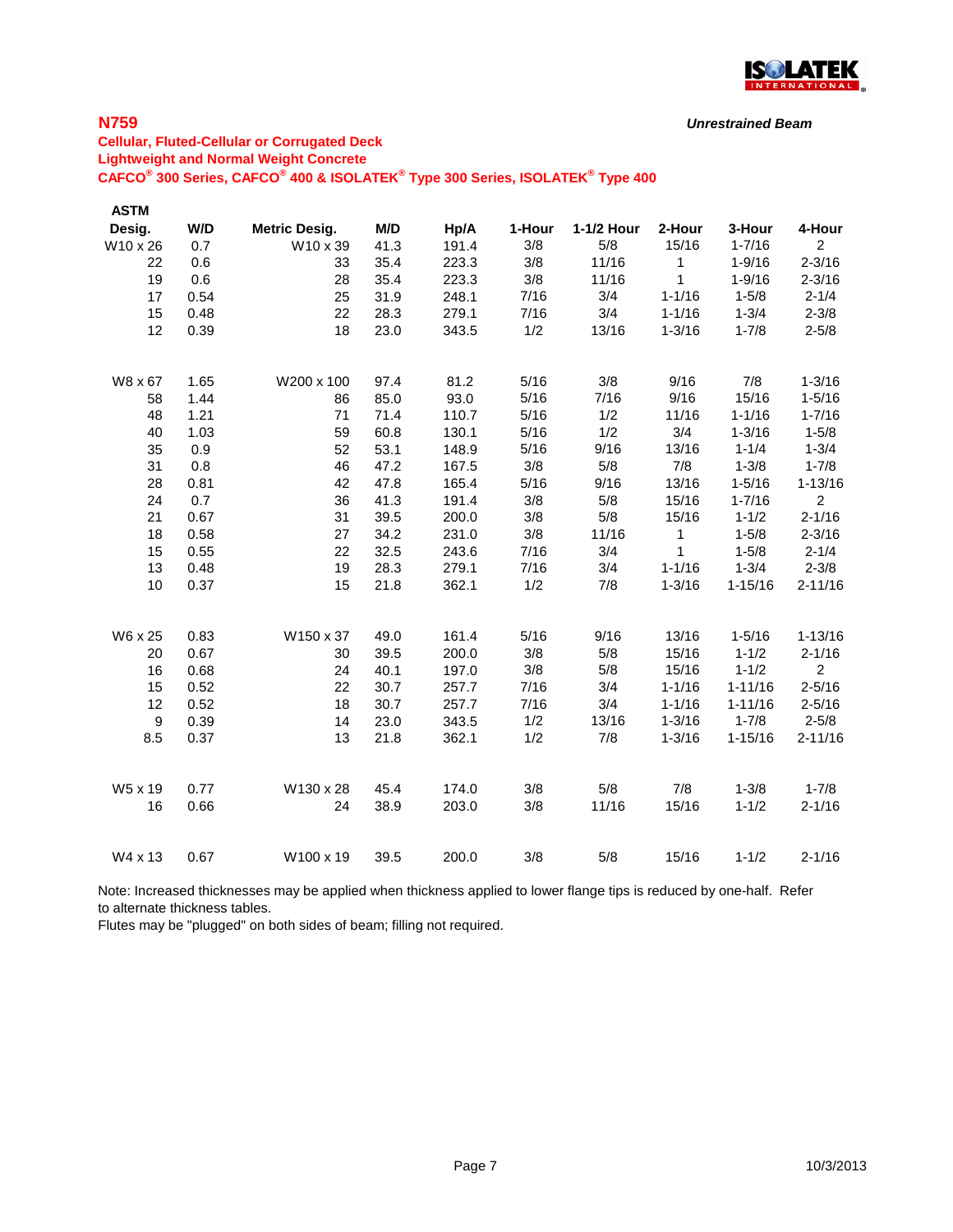

#### *Unrestrained Beam*

### **Cellular, Fluted-Cellular or Corrugated Deck Lightweight and Normal Weight Concrete CAFCO® 300 Series, CAFCO® 400 & ISOLATEK® Type 300 Series, ISOLATEK® Type 400**

| <b>ASTM</b> |                |                      |       |      |       |                       |
|-------------|----------------|----------------------|-------|------|-------|-----------------------|
| Desig.      | W/D            | <b>Metric Desig.</b> | M/D   | Hp/A |       | 2-1/2 Hour 3-1/2 Hour |
| W44 x 335   | 2.52           | W1120 x 498          | 148.7 | 53.2 | 1/2   | 3/4                   |
| 290         | 2.2            | 432                  | 129.8 | 60.9 | 9/16  | 13/16                 |
| 262         | $\overline{2}$ | 390                  | 118.0 | 67.0 | 5/8   | 7/8                   |
| 230         | 1.77           | 342                  | 104.4 | 75.7 | 11/16 | 15/16                 |
|             |                |                      |       |      |       |                       |
| W40 x 593   | 4.56           | W1000 x 883          | 269.0 | 29.4 | 3/8   | 7/16                  |
| 503         | 3.93           | 748                  | 231.9 | 34.1 | 3/8   | 1/2                   |
| 431         | 3.42           | 641                  | 201.8 | 39.2 | 3/8   | 9/16                  |
| 397         | 3.15           | 591                  | 185.9 | 42.5 | 7/16  | 5/8                   |
| 392         | 3.38           | 583                  | 199.4 | 39.6 | 7/16  | 9/16                  |
| 372         | 2.98           | 554                  | 175.8 | 45.0 | 7/16  | 5/8                   |
| 362         | 2.9            | 539                  | 171.1 | 46.2 | 7/16  | 11/16                 |
| 331         | 2.9            | 493                  | 171.1 | 46.2 | 7/16  | 11/16                 |
| 327         | 2.89           | 487                  | 170.5 | 46.4 | 7/16  | 11/16                 |
| 324         | 2.61           | 482                  | 154.0 | 51.3 | 1/2   | 11/16                 |
| 297         | 2.41           | 442                  | 142.2 | 55.6 | 1/2   | 3/4                   |
| 278         | 2.48           | 414                  | 146.3 | 54.0 | 1/2   | 3/4                   |
| 277         | 2.25           | 412                  | 132.8 | 59.5 | 9/16  | 13/16                 |
| 264         | 2.36           | 393                  | 139.2 | 56.8 | 9/16  | 3/4                   |
| 249         | 2.02           | 371                  | 119.2 | 66.3 | 5/8   | 7/8                   |
| 235         | 2.1            | 350                  | 123.9 | 63.8 | 9/16  | 7/8                   |
| 215         | 1.76           | 321                  | 103.8 | 76.1 | 11/16 | 15/16                 |
| 211         | 1.9            | 314                  | 112.1 | 70.5 | 5/8   | 15/16                 |
| 199         | 1.64           | 296                  | 96.8  | 81.7 | 11/16 | 1                     |
| 183         | 1.66           | 272                  | 97.9  | 80.7 | 11/16 | 1                     |
| 167         | 1.53           | 249                  | 90.3  | 87.6 | 3/4   | $1 - 1/16$            |
| 149         | 1.37           | 222                  | 80.8  | 97.8 | 13/16 | $1 - 1/8$             |
|             |                |                      |       |      |       |                       |
| W36 x 798   | 6.09           | W920 x 1188          | 359.3 | 22.0 | 3/8   | 3/8                   |
| 650         | 5.08           | 967                  | 299.7 | 26.4 | 3/8   | 7/16                  |
| 527         | 4.22           | 784                  | 249.0 | 31.7 | 3/8   | 1/2                   |
| 439         | 3.57           | 653                  | 210.6 | 37.5 | 3/8   | 9/16                  |
| 393         | 3.25           | 585                  | 191.8 | 41.2 | 7/16  | 5/8                   |
| 359         | 2.97           | 534                  | 175.2 | 45.1 | 7/16  | 5/8                   |
| 328         | 2.73           | 488                  | 161.1 | 49.1 | 1/2   | 11/16                 |
| 300         | 2.5            | 446                  | 147.5 | 53.6 | 1/2   | 3/4                   |
| 280         | 2.35           | 417                  | 138.7 | 57.0 | 9/16  | 3/4                   |
| 260         | 2.18           | 387                  | 128.6 | 61.5 | 9/16  | 13/16                 |
| 256         | 2.37           | 381                  | 139.8 | 56.5 | 9/16  | 3/4                   |
| 245         | 2.08           | 365                  | 122.7 | 64.4 | 9/16  | 7/8                   |
| 232         | 2.15           | 345                  | 126.9 | 62.3 | 9/16  | 13/16                 |
| 230         | 1.95           | 342                  | 115.1 | 68.7 | 5/8   | 7/8                   |

Note: Increased thicknesses may be applied when thickness applied to lower flange tips is reduced by one-half. Refer to alternate thickness tables.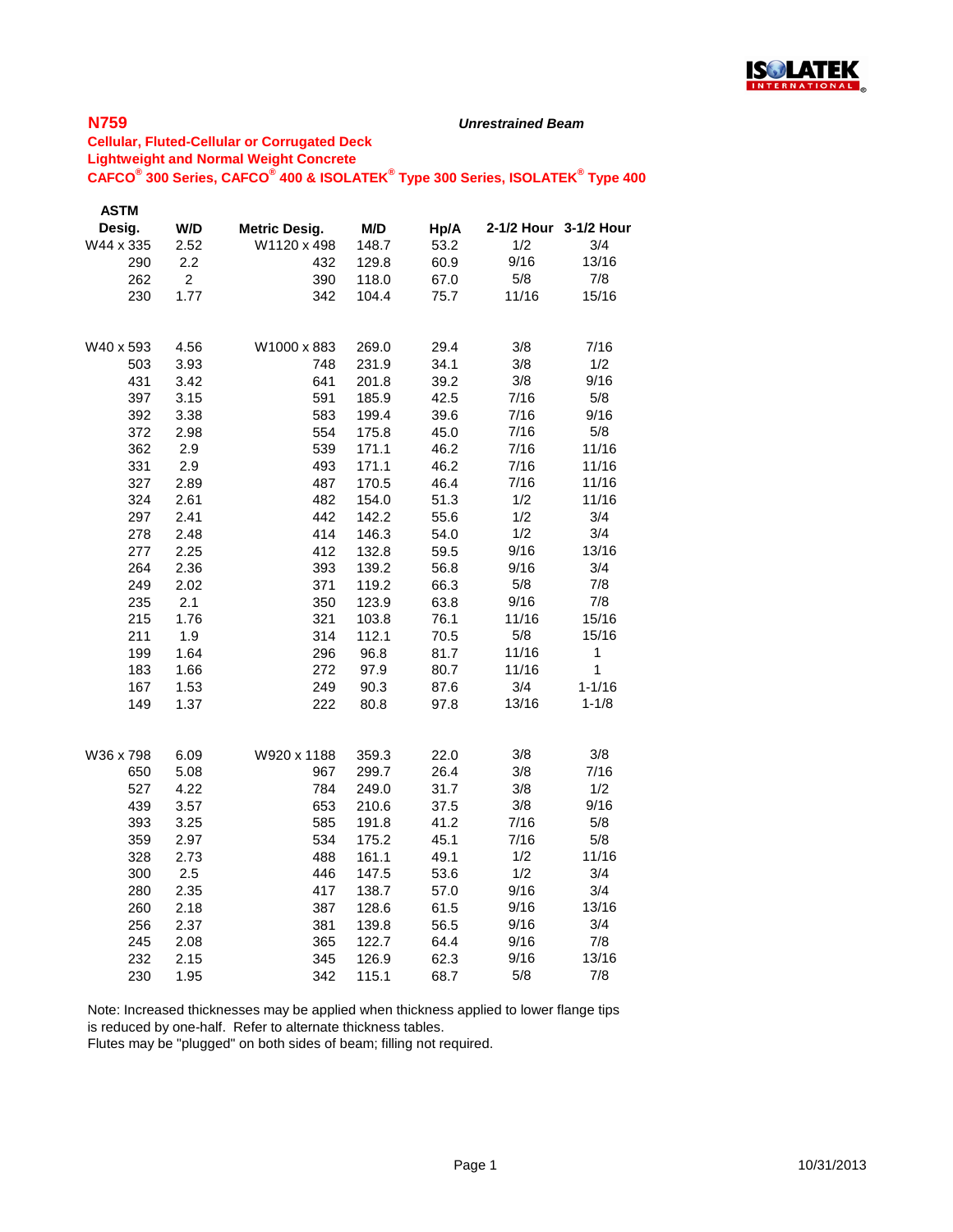

#### *Unrestrained Beam*

### **Cellular, Fluted-Cellular or Corrugated Deck Lightweight and Normal Weight Concrete CAFCO® 300 Series, CAFCO® 400 & ISOLATEK® Type 300 Series, ISOLATEK® Type 400**

| <b>ASTM</b> |      |                      |       |       |       |                       |
|-------------|------|----------------------|-------|-------|-------|-----------------------|
| Desig.      | W/D  | <b>Metric Desig.</b> | M/D   | Hp/A  |       | 2-1/2 Hour 3-1/2 Hour |
| W36 x 210   | 1.96 | W920 x 313           | 115.6 | 68.4  | 5/8   | 7/8                   |
| 194         | 1.81 | 289                  | 106.8 | 74.0  | 5/8   | 15/16                 |
| 182         | 1.72 | 271                  | 101.5 | 77.9  | 11/16 | $\mathbf{1}$          |
| 170         | 1.6  | 253                  | 94.4  | 83.7  | 11/16 | $1 - 1/16$            |
| 160         | 1.51 | 238                  | 89.1  | 88.7  | 3/4   | $1 - 1/16$            |
| 150         | 1.43 | 223                  | 84.4  | 93.7  | 3/4   | $1 - 1/8$             |
| 135         | 1.29 | 201                  | 76.1  | 103.9 | 13/16 | $1 - 3/16$            |
| W33 x 387   | 3.31 | W840 x 576           | 195.3 | 40.5  | 7/16  | 5/8                   |
| 354         | 3.05 | 527                  | 180.0 | 43.9  | 7/16  | 5/8                   |
| 318         | 2.77 | 473                  | 163.4 | 48.4  | 1/2   | 11/16                 |
| 291         | 2.55 | 433                  | 150.5 | 52.5  | 1/2   | 3/4                   |
| 263         | 2.33 | 392                  | 137.5 | 57.5  | 9/16  | 13/16                 |
| 241         | 2.13 | 359                  | 125.7 | 62.9  | 9/16  | 13/16                 |
| 221         | 1.97 | 329                  | 116.2 | 68.0  | 5/8   | 7/8                   |
| 201         | 1.79 | 299                  | 105.6 | 74.9  | 11/16 | 15/16                 |
| 169         | 1.7  | 251                  | 100.3 | 78.8  | 11/16 | $\mathbf{1}$          |
| 152         | 1.53 | 226                  | 90.3  | 87.6  | 3/4   | $1 - 1/16$            |
| 141         | 1.43 | 210                  | 84.4  | 93.7  | 3/4   | $1 - 1/8$             |
| 130         | 1.32 | 193                  | 77.9  | 101.5 | 13/16 | $1 - 3/16$            |
| 118         | 1.21 | 176                  | 71.4  | 110.7 | 7/8   | $1 - 1/4$             |
| W30 x 391   | 3.59 | W760 x 582           | 211.8 | 37.3  | 3/8   | 9/16                  |
| 357         | 3.31 | 531                  | 195.3 | 40.5  | 7/16  | 5/8                   |
| 326         | 3.05 | 484                  | 180.0 | 43.9  | 7/16  | 5/8                   |
| 292         | 2.73 | 434                  | 161.1 | 49.1  | 1/2   | 11/16                 |
| 261         | 2.46 | 389                  | 145.1 | 54.5  | 1/2   | 3/4                   |
| 235         | 2.24 | 350                  | 132.2 | 59.8  | 9/16  | 13/16                 |
| 211         | 2.01 | 314                  | 118.6 | 66.7  | 5/8   | 7/8                   |
| 191         | 1.85 | 284                  | 109.2 | 72.4  | 5/8   | 15/16                 |
| 173         | 1.66 | 257                  | 97.9  | 80.7  | 11/16 | 1                     |
| 148         | 1.64 | 220                  | 96.8  | 81.7  | 11/16 | 1                     |
| 132         | 1.47 | 196                  | 86.7  | 91.1  | 3/4   | $1 - 1/8$             |
| 124         | 1.39 | 185                  | 82.0  | 96.4  | 13/16 | $1 - 1/8$             |
| 116         | 1.3  | 173                  | 76.7  | 103.1 | 13/16 | $1 - 3/16$            |
| 108         | 1.21 | 161                  | 71.4  | 110.7 | 7/8   | $1 - 1/4$             |
| 99          | 1.12 | 147                  | 66.1  | 119.6 | 7/8   | $1 - 5/16$            |
| 90          | 1.02 | 134                  | 60.2  | 131.4 | 15/16 | $1 - 3/8$             |
| W27 x 539   | 5.08 | W690 x 802           | 299.7 | 26.4  | 3/8   | 7/16                  |
| 368         | 3.64 | 548                  | 214.8 | 36.8  | 3/8   | 9/16                  |

Note: Increased thicknesses may be applied when thickness applied to lower flange tips is reduced by one-half. Refer to alternate thickness tables.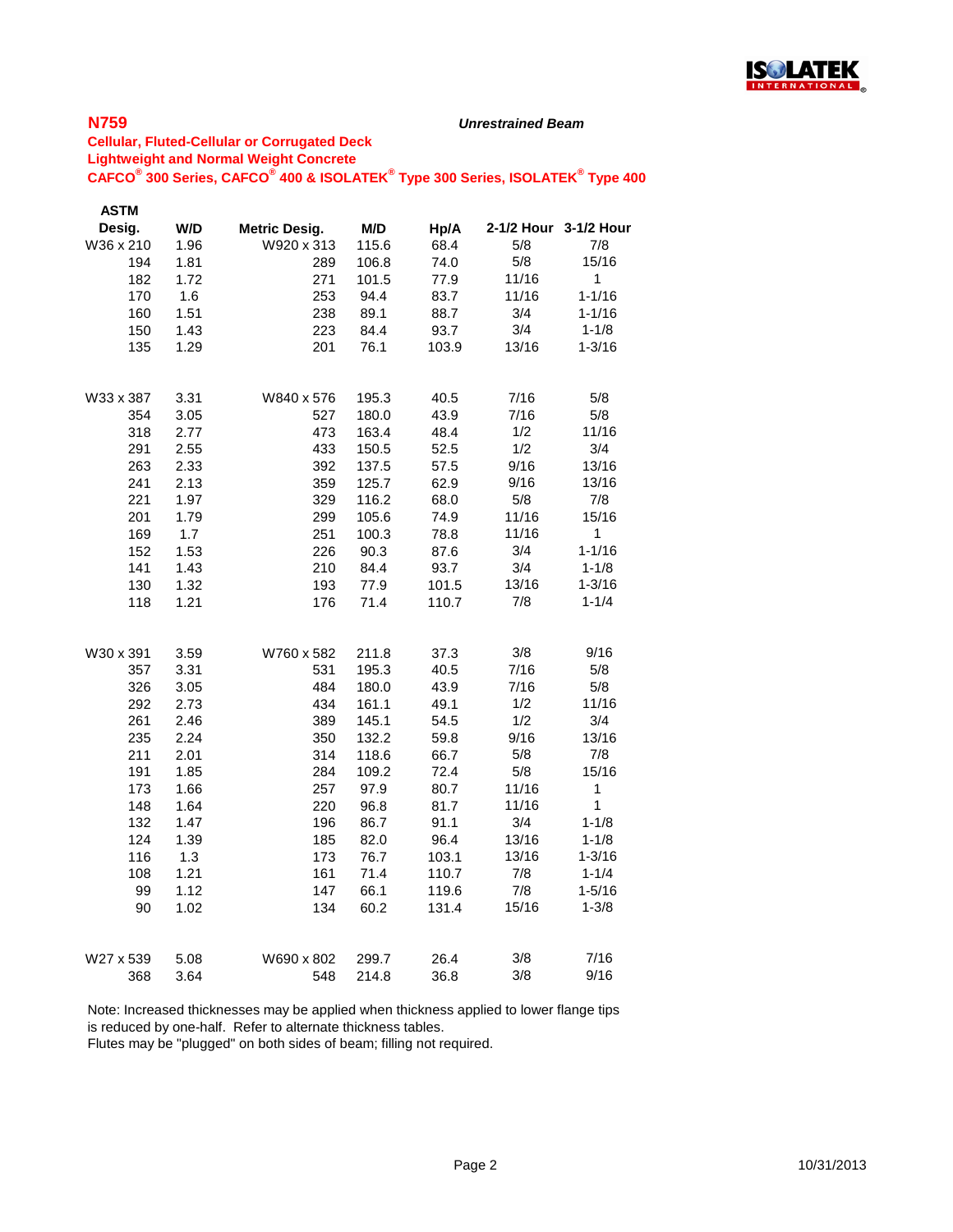

#### *Unrestrained Beam*

### **Cellular, Fluted-Cellular or Corrugated Deck Lightweight and Normal Weight Concrete CAFCO® 300 Series, CAFCO® 400 & ISOLATEK® Type 300 Series, ISOLATEK® Type 400**

| <b>ASTM</b> |              |                      |                |              |              |                       |
|-------------|--------------|----------------------|----------------|--------------|--------------|-----------------------|
| Desig.      | W/D          | <b>Metric Desig.</b> | M/D            | Hp/A         |              | 2-1/2 Hour 3-1/2 Hour |
| W27 x 336   | 3.36         | W690 x 500           | 198.2          | 39.9         | 7/16         | 9/16                  |
| 307         | 3.11         | 457                  | 183.5          | 43.1         | 7/16         | 5/8                   |
| 281         | 2.86         | 418                  | 168.7          | 46.8         | 7/16         | 11/16                 |
| 258         | 2.64         | 384                  | 155.8          | 50.8         | 1/2          | 11/16                 |
| 235         | 2.43         | 350                  | 143.4          | 55.1         | 1/2          | 3/4                   |
| 217         | 2.26         | 323                  | 133.3          | 59.3         | 9/16         | 13/16                 |
| 194         | 2.03         | 289                  | 119.8          | 66.0         | 5/8          | 7/8                   |
| 178         | 1.87         | 265                  | 110.3          | 71.6         | 5/8          | 15/16                 |
| 161         | 1.7          | 240                  | 100.3          | 78.8         | 11/16        | $\mathbf{1}$          |
| 146         | 1.55         | 217                  | 91.5           | 86.4         | 3/4          | $1 - 1/16$            |
| 129         | 1.56         | 192                  | 92.0           | 85.9         | 3/4          | 1-1/16                |
| 114         | 1.39         | 170                  | 82.0           | 96.4         | 13/16        | $1 - 1/8$             |
| 102         | 1.24         | 152                  | 73.2           | 108.1        | 7/8          | $1 - 1/4$             |
| 94          | 1.15         | 140                  | 67.9           | 116.5        | 7/8          | $1 - 5/16$            |
| 84          | 1.03         | 125                  | 60.8           | 130.1        | 15/16        | $1 - 3/8$             |
|             |              |                      |                |              |              |                       |
| W24 x 370   | 3.98         | W610 x 551           | 234.8          | 33.7         | 3/8          | 1/2                   |
| 335         | 3.66         | 498                  | 215.9          | 36.6         | 3/8          | 9/16                  |
| 306         | 3.37         | 455                  | 198.8          | 39.8         | 7/16         | 9/16                  |
| 279         | 3.11         | 415                  |                |              | 7/16         | 5/8                   |
| 250         | 2.81         | 372                  | 183.5<br>165.8 | 43.1<br>47.7 | 1/2          | 11/16                 |
| 229         | 2.6          | 341                  | 153.4          | 51.5         | 1/2          | 3/4                   |
| 207         | 2.36         | 307                  | 139.2          | 56.8         | 9/16         | 3/4                   |
| 192         | 2.2          | 285                  | 129.8          | 60.9         | 9/16         | 13/16                 |
| 176         |              |                      |                |              | 5/8          | 7/8                   |
| 162         | 2.03<br>1.88 | 262                  | 119.8<br>110.9 | 66.0<br>71.3 | 5/8          | 15/16                 |
| 146         | 1.7          | 241<br>217           | 100.3          | 78.8         | 11/16        | 1                     |
| 131         | 1.54         | 195                  | 90.9           | 87.0         | 3/4          | $1 - 1/16$            |
| 117         | 1.38         | 174                  | 81.4           | 97.1         | 13/16        | $1 - 1/8$             |
| 104         | 1.24         | 155                  | 73.2           | 108.1        | 7/8          | $1 - 1/4$             |
| 103         | 1.4          | 153                  | 82.6           | 95.7         | 3/4          | $1 - 1/8$             |
| 94          | 1.28         | 140                  | 75.5           | 104.7        | 13/16        | $1 - 3/16$            |
| 84          | 1.15         | 125                  | 67.9           | 116.5        | 7/8          | 1-5/16                |
| 76          | 1.05         | 113                  | 62.0           | 127.6        | 15/16        | $1 - 3/8$             |
| 68          | 0.94         | 101                  |                | 142.5        | $\mathbf{1}$ | $1 - 7/16$            |
|             |              |                      | 55.5           |              | 1            | $1 - 1/2$             |
| 62          | 0.93         | 92                   | 54.9           | 144.1        |              |                       |
| 55          | 0.82         | 82                   | 48.4           | 163.4        | $1 - 1/16$   | $1 - 9/16$            |
| W21 x 201   | 2.5          | W530 x 300           | 147.5          | 53.6         | 1/2          | 3/4                   |
| 182         | 2.28         | 272                  | 134.5          | 58.8         | 9/16         | 13/16                 |
|             |              |                      |                |              | $2 - 1/2$    |                       |

Note: Increased thicknesses may be applied when thickness applied to lower flange tips is reduced by one-half. Refer to alternate thickness tables.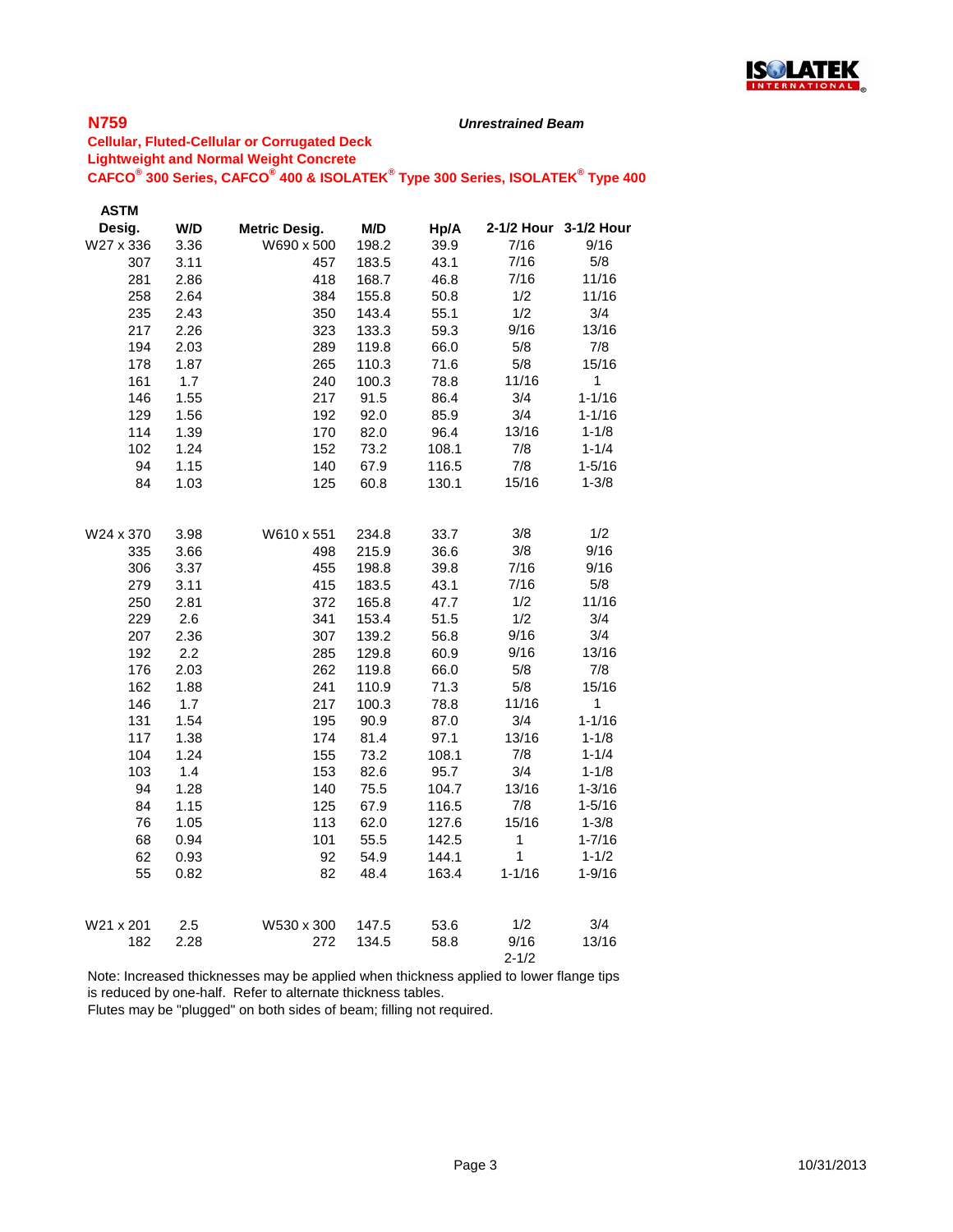

#### *Unrestrained Beam*

### **Cellular, Fluted-Cellular or Corrugated Deck Lightweight and Normal Weight Concrete CAFCO® 300 Series, CAFCO® 400 & ISOLATEK® Type 300 Series, ISOLATEK® Type 400**

| <b>ASTM</b> |      |                      |       |       |              |             |
|-------------|------|----------------------|-------|-------|--------------|-------------|
| Desig.      | W/D  | <b>Metric Desig.</b> | M/D   | Hp/A  | 2-1/2 Hour   | 3-1/2 Hour  |
| W21 x 166   | 2.09 | W530 x 248           | 123.3 | 64.1  | 9/16         | 7/8         |
| 147         | 1.87 | 219                  | 110.3 | 71.6  | 5/8          | 15/16       |
| 132         | 1.68 | 196                  | 99.1  | 79.8  | 11/16        | 1           |
| 122         | 1.57 | 182                  | 92.6  | 85.3  | 3/4          | $1 - 1/16$  |
| 111         | 1.43 | 165                  | 84.4  | 93.7  | 3/4          | $1 - 1/8$   |
| 101         | 1.3  | 150                  | 76.7  | 103.1 | 13/16        | $1 - 3/16$  |
| 93          | 1.4  | 138                  | 82.6  | 95.7  | 3/4          | $1 - 1/8$   |
| 83          | 1.26 | 123                  | 74.3  | 106.3 | 13/16        | $1 - 3/16$  |
| 73          | 1.11 | 109                  | 65.5  | 120.7 | 15/16        | $1 - 5/16$  |
| 68          | 1.04 | 101                  | 61.4  | 128.8 | 15/16        | $1 - 3/8$   |
| 62          | 0.95 | 92                   | 56.1  | 141.0 | $\mathbf{1}$ | $1 - 7/16$  |
| 57          | 0.95 | 85                   | 56.1  | 141.0 | 1            | $1 - 7/16$  |
| 55          | 0.85 | 82                   | 50.2  | 157.6 | 1-1/16       | $1 - 9/16$  |
| 50          | 0.83 | 74                   | 49.0  | 161.4 | 1-1/16       | $1 - 9/16$  |
| 48          | 0.75 | 72                   | 44.3  | 178.6 | $1 - 1/8$    | $1 - 11/16$ |
| 44          | 0.74 | 66                   | 43.7  | 181.1 | $1 - 1/8$    | $1 - 11/16$ |
|             |      |                      |       |       |              |             |
| W18 x 175   | 2.46 | W460 x 260           | 145.1 | 54.5  | 1/2          | 3/4         |
| 158         | 2.24 | 235                  | 132.2 | 59.8  | 9/16         | 13/16       |
| 143         | 2.05 | 213                  | 121.0 | 65.4  | 5/8          | 7/8         |
| 130         | 1.88 | 193                  | 110.9 | 71.3  | 5/8          | 15/16       |
| 119         | 1.72 | 177                  | 101.5 | 77.9  | 11/16        | 1           |
| 106         | 1.55 | 158                  | 91.5  | 86.4  | 3/4          | $1 - 1/16$  |
| 97          | 1.42 | 144                  | 83.8  | 94.4  | 3/4          | $1 - 1/8$   |
| 86          | 1.27 | 128                  | 74.9  | 105.5 | 13/16        | $1 - 3/16$  |
| 76          | 1.13 | 113                  | 66.7  | 118.6 | 7/8          | $1 - 5/16$  |
| 71          | 1.22 | 106                  | 72.0  | 109.8 | 7/8          | $1 - 1/4$   |
| 65          | 1.13 | 97                   | 66.7  | 118.6 | 7/8          | $1 - 5/16$  |
| 60          | 1.04 | 89                   | 61.4  | 128.8 | 15/16        | $1 - 3/8$   |
| 55          | 0.96 | 82                   | 56.6  | 139.6 | 1            | $1 - 7/16$  |
| 50          | 0.88 | 74                   | 51.9  | 152.3 | $1 - 1/16$   | $1 - 1/2$   |
| 46          | 0.87 | 68                   | 51.3  | 154.0 | 1-1/16       | $1 - 1/2$   |
| 40          | 0.76 | 60                   | 44.8  | 176.3 | $1 - 1/8$    | $1 - 5/8$   |
| 35          | 0.67 | 52                   | 39.5  | 200.0 | 1-3/16       | $1 - 3/4$   |
|             |      |                      |       |       |              |             |
| W16 x 100   | 1.59 | W410 x 149           | 93.8  | 84.3  | 11/16        | $1 - 1/16$  |
| 89          | 1.43 | 132                  | 84.4  | 93.7  | 3/4          | $1 - 1/8$   |
| 77          | 1.25 | 114                  | 73.8  | 107.2 | 13/16        | $1 - 1/4$   |
| 67          | 1.09 | 100                  | 64.3  | 122.9 | 15/16        | $1 - 5/16$  |
| 57          | 1.09 | 85                   | 64.3  | 122.9 | 15/16        | $1 - 5/16$  |
| 50          | 0.96 | 74                   | 56.6  | 139.6 | 1            | $1 - 7/16$  |
| 45          | 0.87 | 67                   | 51.3  | 154.0 | $1 - 1/16$   | $1 - 1/2$   |
|             |      |                      |       |       |              |             |

Note: Increased thicknesses may be applied when thickness applied to lower flange tips is reduced by one-half. Refer to alternate thickness tables.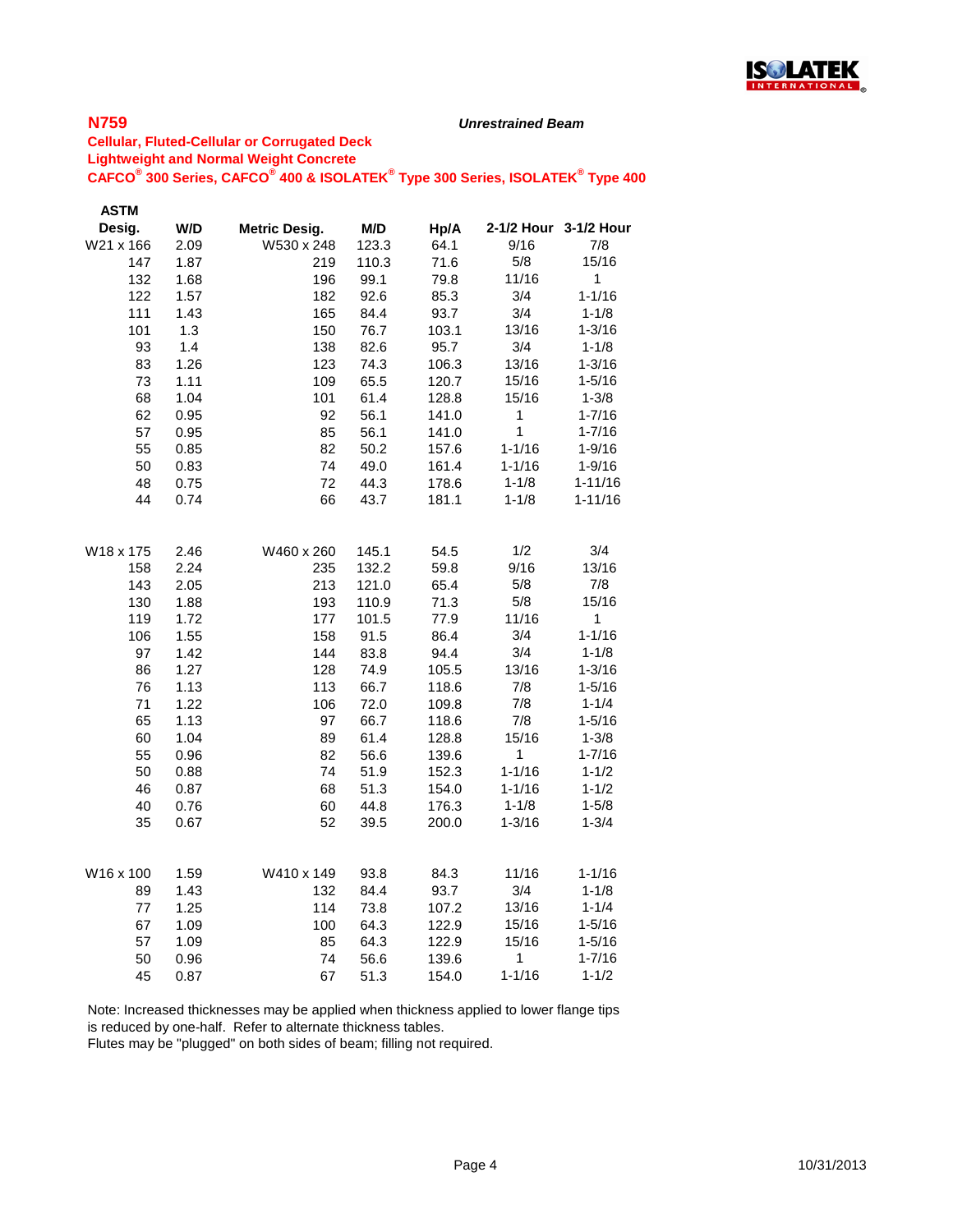

#### *Unrestrained Beam*

### **Cellular, Fluted-Cellular or Corrugated Deck Lightweight and Normal Weight Concrete CAFCO® 300 Series, CAFCO® 400 & ISOLATEK® Type 300 Series, ISOLATEK® Type 400**

| <b>ASTM</b> |      |               |       |       |            |                       |
|-------------|------|---------------|-------|-------|------------|-----------------------|
| Desig.      | W/D  | Metric Desig. | M/D   | Hp/A  |            | 2-1/2 Hour 3-1/2 Hour |
| W16 x 40    | 0.78 | W410 x 60     | 46.0  | 171.8 | $1 - 1/8$  | $1 - 5/8$             |
| 36          | 0.7  | 53            | 41.3  | 191.4 | $1 - 3/16$ | $1 - 3/4$             |
| 31          | 0.66 | 46            | 38.9  | 203.0 | $1 - 1/4$  | $1 - 3/4$             |
| 26          | 0.55 | 39            | 32.5  | 243.6 | $1 - 5/16$ | $1 - 15/16$           |
| W14 x 808   | 8.75 | W360 x 1202   | 516.3 | 15.3  | 3/8        | 3/8                   |
| 730         | 8.08 | 1086          | 476.7 | 16.6  | 3/8        | 3/8                   |
| 665         | 7.49 | 990           | 441.9 | 17.9  | 3/8        | 3/8                   |
| 605         | 6.96 | 900           | 410.6 | 19.3  | 3/8        | 3/8                   |
| 550         | 6.43 | 818           | 379.4 | 20.8  | 3/8        | 3/8                   |
| 500         | 5.95 | 744           | 351.1 | 22.5  | 3/8        | 3/8                   |
| 455         | 5.53 | 677           | 326.3 | 24.2  | 3/8        | 3/8                   |
| 426         | 5.21 | 634           | 307.4 | 25.7  | 3/8        | 7/16                  |
| 398         | 4.93 | 592           | 290.9 | 27.2  | 3/8        | 7/16                  |
| 370         | 4.63 | 551           | 273.2 | 28.9  | 3/8        | 7/16                  |
| 342         | 4.32 | 509           | 254.9 | 31.0  | 3/8        | 1/2                   |
| 311         | 3.98 | 463           | 234.8 | 33.7  | 3/8        | 1/2                   |
| 283         | 3.66 | 421           | 215.9 | 36.6  | 3/8        | 9/16                  |
| 257         | 3.36 | 382           | 198.2 | 39.9  | 7/16       | 9/16                  |
| 233         | 3.08 | 347           | 181.7 | 43.5  | 7/16       | 5/8                   |
| 211         | 2.81 | 314           | 165.8 | 47.7  | 1/2        | 11/16                 |
| 193         | 2.6  | 287           | 153.4 | 51.5  | 1/2        | 3/4                   |
| 176         | 2.38 | 262           | 140.4 | 56.3  | 9/16       | 3/4                   |
| 159         | 2.16 | 237           | 127.4 | 62.0  | 9/16       | 13/16                 |
| 145         | 1.99 | 216           | 117.4 | 67.3  | 5/8        | 7/8                   |
| 132         | 1.89 | 196           | 111.5 | 70.9  | 5/8        | 15/16                 |
| 120         | 1.71 | 179           | 100.9 | 78.4  | 11/16      | 1                     |
| 109         | 1.57 | 162           | 92.6  | 85.3  | 3/4        | $1 - 1/16$            |
| 99          | 1.43 | 147           | 84.4  | 93.7  | 3/4        | $1 - 1/8$             |
| 90          | 1.31 | 134           | 77.3  | 102.3 | 13/16      | $1 - 3/16$            |
| 82          | 1.45 | 122           | 85.6  | 92.4  | 3/4        | $1 - 1/8$             |
| 74          | 1.32 | 110           | 77.9  | 101.5 | 13/16      | $1 - 3/16$            |
| 68          | 1.22 | 101           | 72.0  | 109.8 | 7/8        | $1 - 1/4$             |
| 61          | 1.1  | 91            | 64.9  | 121.8 | 15/16      | $1 - 5/16$            |
| 53          | 1.06 | 79            | 62.5  | 126.4 | 15/16      | $1 - 3/8$             |
| 48          | 0.97 | 72            | 57.2  | 138.1 | 1          | $1 - 7/16$            |
| 43          | 0.87 | 64            | 51.3  | 154.0 | $1 - 1/16$ | $1 - 1/2$             |
| 38          | 0.8  | 57            | 47.2  | 167.5 | $1 - 1/8$  | $1 - 5/8$             |
| 34          | 0.72 | 51            | 42.5  | 186.1 | $1 - 3/16$ | $1 - 11/16$           |
| 30          | 0.64 | 45            | 37.8  | 209.3 | $1 - 1/4$  | $1 - 13/16$           |
| 26          | 0.62 | 39            | 36.6  | 216.1 | $1 - 1/4$  | $1 - 13/16$           |
| 22          | 0.53 | 33            | 31.3  | 252.8 | $1 - 3/8$  | 2                     |

Note: Increased thicknesses may be applied when thickness applied to lower flange tips is reduced by one-half. Refer to alternate thickness tables.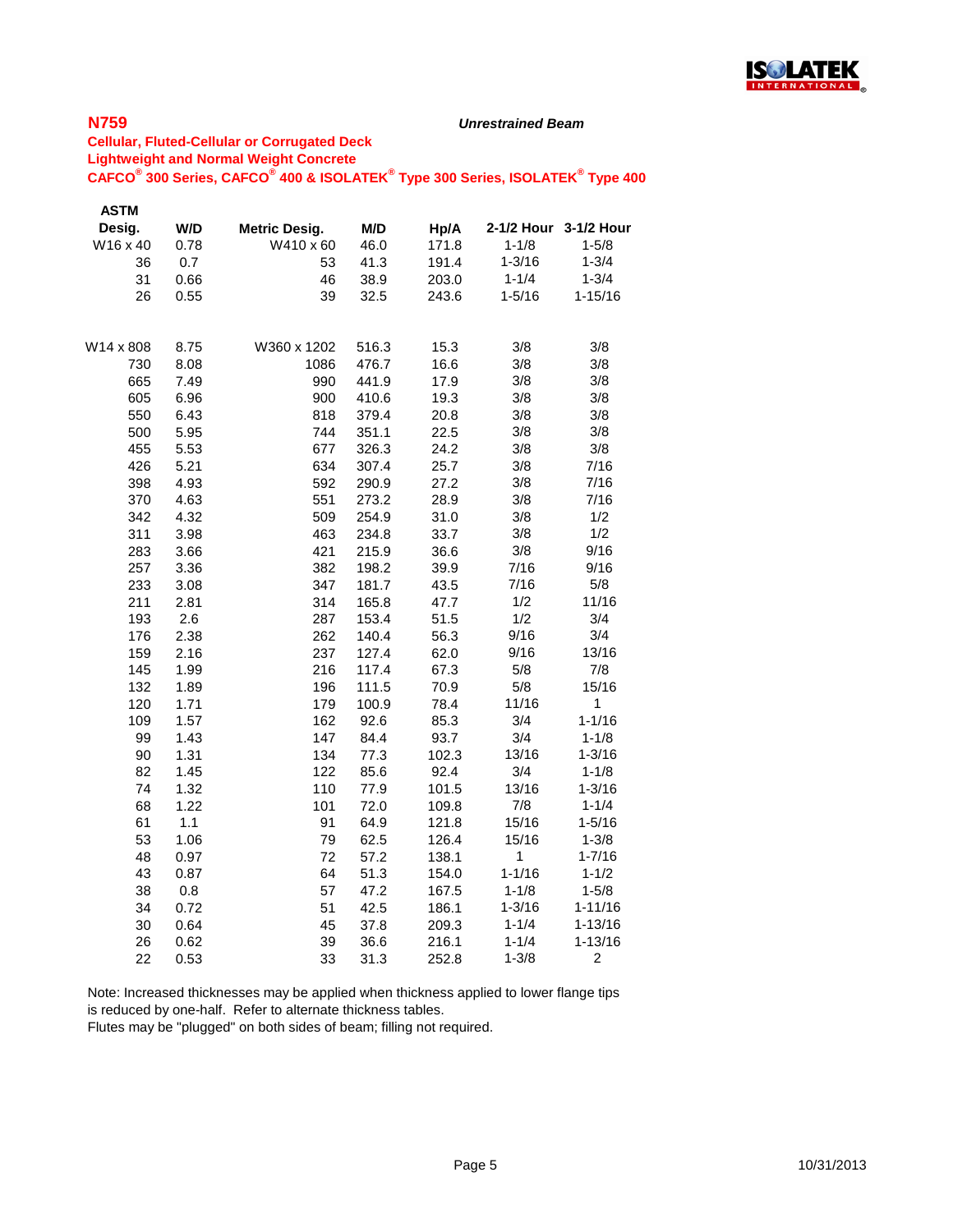

#### *Unrestrained Beam*

### **Cellular, Fluted-Cellular or Corrugated Deck Lightweight and Normal Weight Concrete CAFCO® 300 Series, CAFCO® 400 & ISOLATEK® Type 300 Series, ISOLATEK® Type 400**

| <b>ASTM</b> |      |                      |       |       |              |                       |
|-------------|------|----------------------|-------|-------|--------------|-----------------------|
| Desig.      | W/D  | <b>Metric Desig.</b> | M/D   | Hp/A  |              | 2-1/2 Hour 3-1/2 Hour |
| W12 x 336   | 4.85 | W310 x 500           | 286.2 | 27.6  | 3/8          | 7/16                  |
| 305         | 4.49 | 454                  | 264.9 | 29.8  | 3/8          | 7/16                  |
| 279         | 4.19 | 415                  | 247.2 | 32.0  | 3/8          | 1/2                   |
| 252         | 3.84 | 375                  | 226.6 | 34.9  | 3/8          | 1/2                   |
| 230         | 3.55 | 342                  | 209.5 | 37.7  | 3/8          | 9/16                  |
| 210         | 3.27 | 313                  | 192.9 | 41.0  | 7/16         | 5/8                   |
| 190         | 3    | 283                  | 177.0 | 44.7  | 7/16         | 5/8                   |
| 170         | 2.72 | 253                  | 160.5 | 49.3  | 1/2          | 11/16                 |
| 152         | 2.45 | 225                  | 144.6 | 54.7  | 1/2          | 3/4                   |
| 136         | 2.23 | 202                  | 131.6 | 60.1  | 9/16         | 13/16                 |
| 120         | 1.99 | 179                  | 117.4 | 67.3  | 5/8          | 7/8                   |
| 106         | 1.77 | 158                  | 104.4 | 75.7  | 11/16        | 15/16                 |
| 96          | 1.61 | 143                  | 95.0  | 83.2  | 11/16        | $\mathbf{1}$          |
| 87          | 1.47 | 129                  | 86.7  | 91.1  | 3/4          | $1 - 1/8$             |
| 79          | 1.34 | 117                  | 79.1  | 100.0 | 13/16        | $1 - 3/16$            |
| 72          | 1.23 | 107                  | 72.6  | 108.9 | 7/8          | $1 - 1/4$             |
| 65          | 1.11 | 97                   | 65.5  | 120.7 | 15/16        | $1 - 5/16$            |
| 58          | 1.1  | 86                   | 64.9  | 121.8 | 15/16        | $1 - 5/16$            |
| 53          | 1.02 | 79                   | 60.2  | 131.4 | 15/16        | $1 - 3/8$             |
| 50          | 1.06 | 74                   | 62.5  | 126.4 | 15/16        | $1 - 3/8$             |
| 45          | 0.97 | 67                   | 57.2  | 138.1 | 1            | $1 - 7/16$            |
| 40          | 0.86 | 60                   | 50.7  | 155.8 | $1 - 1/16$   | 1-9/16                |
| 35          | 0.81 | 52                   | 47.8  | 165.4 | $1 - 1/16$   | $1 - 9/16$            |
| 30          | 0.69 | 45                   | 40.7  | 194.2 | $1 - 3/16$   | $1 - 3/4$             |
| 26          | 0.61 | 39                   | 36.0  | 219.6 | $1 - 1/4$    | $1 - 7/8$             |
| 22          | 0.62 | 33                   | 36.6  | 216.1 | $1 - 1/4$    | $1 - 13/16$           |
| 19          | 0.54 | 28                   | 31.9  | 248.1 | $1 - 3/8$    | $1 - 15/16$           |
| 16          | 0.45 | 24                   | 26.6  | 297.7 | $1 - 7/16$   | $2 - 1/8$             |
| 14          | 0.4  | 21                   | 23.6  | 335.0 | $1 - 1/2$    | $2 - 1/4$             |
| W10 x 112   | 2.17 | W250 x 167           | 128.0 | 61.7  | 9/16         | 13/16                 |
| 100         | 1.97 | 149                  | 116.2 | 68.0  | $5/8$        | 7/8                   |
| 88          | 1.74 | 131                  | 102.7 | 77.0  | 11/16        | 1                     |
| 77          | 1.54 | 115                  | 90.9  | 87.0  | 3/4          | $1 - 1/16$            |
| 68          | 1.38 | 101                  | 81.4  | 97.1  | 13/16        | $1 - 1/8$             |
| 60          | 1.22 | 89                   | 72.0  | 109.8 | 7/8          | $1 - 1/4$             |
| 54          | 1.11 | 80                   | 65.5  | 120.7 | 15/16        | $1 - 5/16$            |
| 49          | 1.01 | 73                   | 59.6  | 132.7 | 15/16        | $1 - 3/8$             |
| 45          | 1.06 | 67                   | 62.5  | 126.4 | 15/16        | $1 - 3/8$             |
| 39          | 0.92 | 58                   | 54.3  | 145.6 | $\mathbf{1}$ | $1 - 1/2$             |
| 33          | 0.78 | 49                   | 46.0  | 171.8 | $1 - 1/8$    | $1 - 5/8$             |
| 30          | 0.8  | 45                   | 47.2  | 167.5 | $1 - 1/8$    | $1 - 5/8$             |

Note: Increased thicknesses may be applied when thickness applied to lower flange tips is reduced by one-half. Refer to alternate thickness tables.